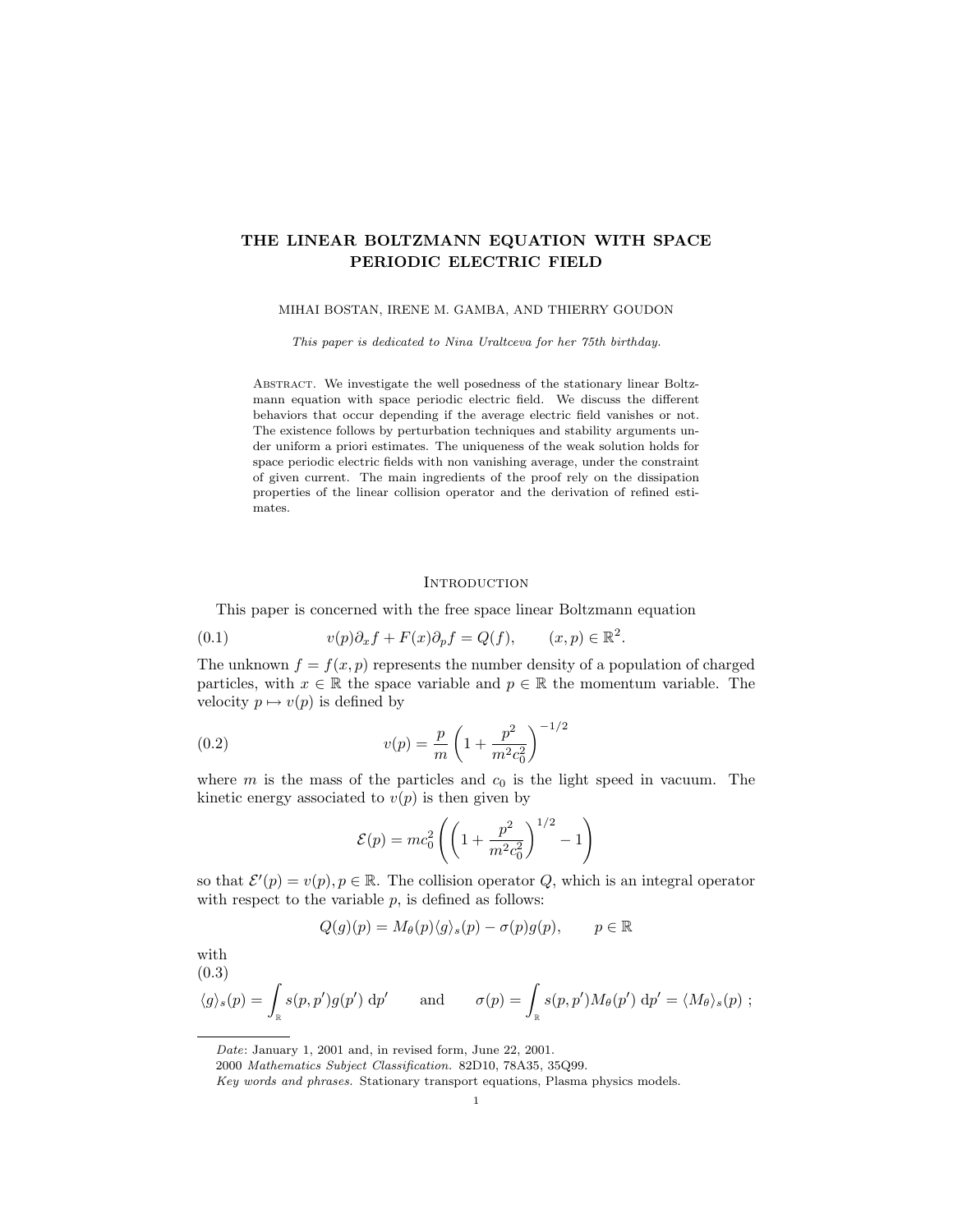and

(0.4) 
$$
M_{\theta}(p) = \exp\left(-\frac{\mathcal{E}(p)}{\theta}\right) \left(\int_{\mathbb{R}} \exp\left(-\frac{\mathcal{E}(p')}{\theta}\right) dp'\right)^{-1}.
$$

The force field is given by  $F = qE$  where q is the charge of the particles and E is the electric field the particles are subject to.

The definition (0.2) means that we are dealing with relativistic particles and it will be crucial for the analysis to observe that

$$
(0.5) \t -c_0 < v(p) < c_0.
$$

We also remark that

(0.6) 
$$
mc_0^2 + \mathcal{E}(p) \ge c_0 |p| \ge v(p)p \ge 0.
$$

Throughout the paper the scattering cross-section  $s(p, p')$  is required to satisfy

$$
(0.7) \ s(p, p') = s(p', p) \ , \qquad \qquad 0 < s_0 \le s(p, p') \le s_1 < +\infty \ , \qquad \qquad p, p' \in \mathbb{R}.
$$

Consequently, for any integrable function  $g$  we have

$$
0 < \langle g \rangle s_0 \le \langle g \rangle_s(p) \le \langle g \rangle s_1 < +\infty, \qquad p \in \mathbb{R},
$$

and in particular the collision frequency  $\sigma(\cdot)$  verifies

$$
0 < s_0 \le \sigma(p) \le s_1 < +\infty, \qquad p \in \mathbb{R}.
$$

The equation (0.1) models charge transport phenomena, with applications in semi-conductor theory or plasma physics. We refer to [4] for further details on the model as well as for the basis of its mathematical analysis. The boundary value problem for  $(0.1)$  has been studied in [6]. The analysis of [6] uses comparison principles based on the observation that

$$
\mathcal{M}_{\theta,\phi}(x,p) = \exp\left(-\frac{\mathcal{E}(p) + q\phi(x)}{\theta}\right), \qquad \phi' = -E
$$

is a particular solution for  $(0.1)$ , since this function makes vanish both the transport operator  $v(p)\partial_x + F(x)\partial_p$  and the collision operator Q. Hence, existence results for the boundary value problem associated to (0.1) can be established dealing with incoming data comparable with  $\mathcal{M}_{\theta,\phi}$ . The existence theory has been extended recently to general integrable data in [3].

The aim of this article is to analyze the free space problem (0.1). As said before, the function  $\mathcal{M}_{\theta,\phi}$ , and obviously all the multiple of  $\mathcal{M}_{\theta,\phi}$ , are solutions of (0.1). However we shall see that the equation admit other solutions. This can be already seen in the specific case where the electric field and the scattering function are constant: if  $E(x) = E \neq 0$  and  $s(p, p') = \frac{1}{\tau}$ ,  $\tau$  being the relaxation time, we can find particle densities  $f$  depending only on the momentum by solving analytically the ordinary differential equation

(0.8) 
$$
\frac{1}{\tau} f(p) + q E \frac{df}{dp} = \frac{1}{\tau} M_{\theta}(p), \qquad \int_{\mathbb{R}} f(p) dp = 1.
$$

This example already appears in [5] in the non relativistic case (*i.e.*  $v(p) = p/m$ ) and the properties of the solution can be used to investigate the associated boundary value and Milne problems, see [5], [2]. This remark raises the question of selecting the physically relevant solution of (0.1) by some appropriate criterion. Still in the specific case of constant non vanishing electric field it seems reasonable to select the solution given by (0.8) which remains bounded on  $\mathbb{R}^2$ , while the distribution  $\mathcal{M}_{\theta,\phi}$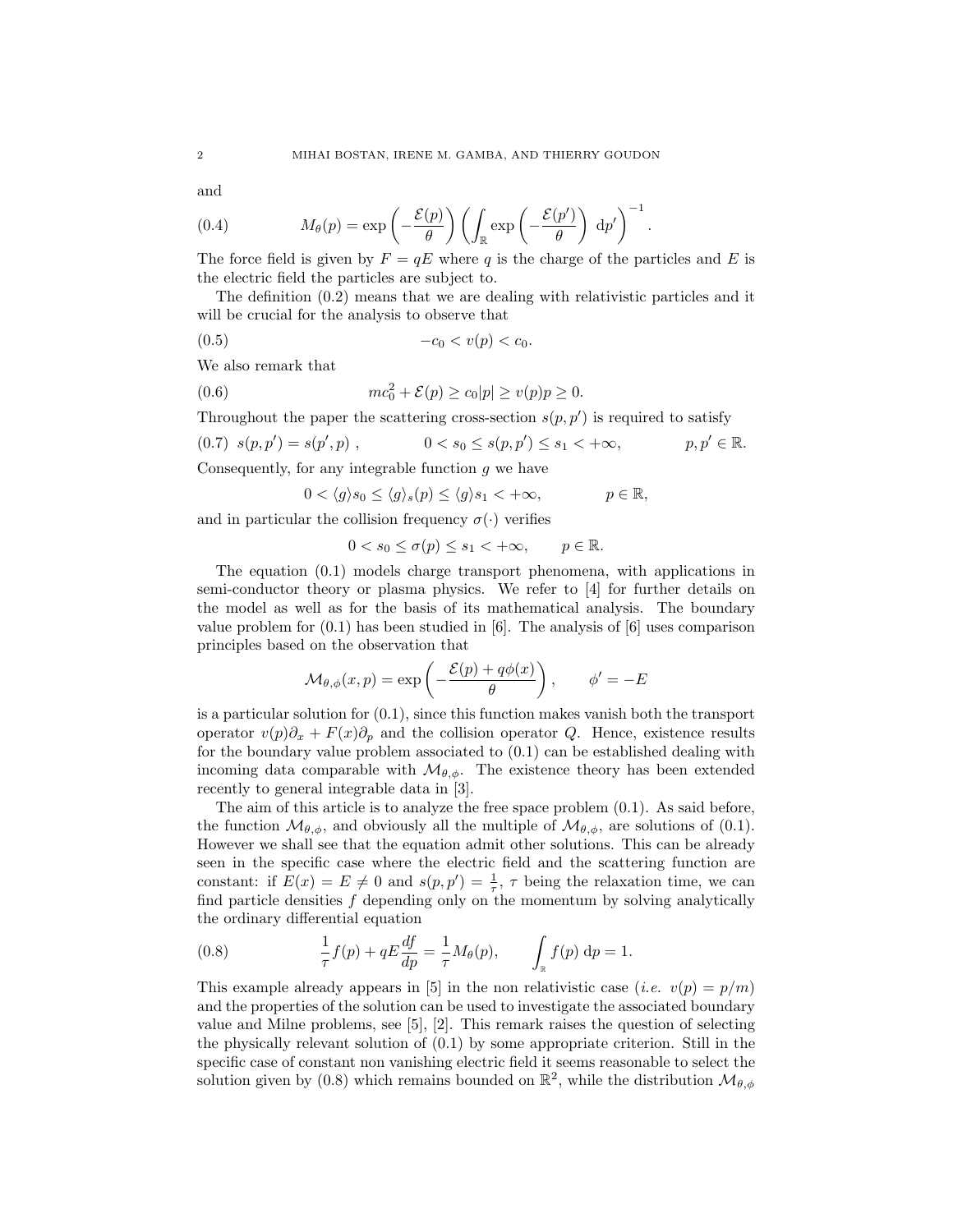becomes unbounded (as  $x \to -\infty$  if  $qE > 0$  and as  $x \to +\infty$  if  $qE < 0$ ). In some sense, the lack of boundary conditions has to be compensated by imposing a uniform behaviour of the solution with respect to the space variable, at least when dealing with bounded electric fields. We shall call "permanent regimes" (with respect to the space variable) such bounded solutions. Observe also that since (0.1) is linear we only can expect uniqueness up to a multiplicative constant. Eventually this constant can be determined by imposing the current  $j = q \int_{\mathbb{R}} v(p) f dp$  since this quantity does not depend on the space variable: we have

$$
\frac{\mathrm{d}}{\mathrm{d}x} \int_{\mathbb{R}} v(p) f \, \mathrm{d}p = 0, \qquad x \in \mathbb{R},
$$

due to the conservative character of the collision operator. Hence, a legitimate uniqueness result for permanent regimes is

Uniqueness. Consider  $f, g$  two permanent solutions for  $(0.1)$  having the same current

$$
q \int_{\mathbb{R}} v(p) f \, \mathrm{d}p = q \int_{\mathbb{R}} v(p) g \, \mathrm{d}p.
$$

Then the solutions  $f, g$  coincide.

Having defined relevant criteria for uniqueness, we are nevertheless still left with the task of establishing the existence of such permanent solutions, in the general case of space varying electric fields. In this work we restrict to the situation where the electric field is space periodic and we seek space periodic solutions. It does not answer the general question we address, but up to our knowledge it is the first work on this direction. Besides the physical relevance of this case, the study is interesting from the mathematical point of view. Moreover we expect that similar results can be established for more general frameworks, as the almost periodic one, by adapting the same techniques. Our main result is the following

We assume that  $F(x) = qE(x)$  is a given L-periodic bounded force field. We consider the periodic domain  $\mathbb{T} = \mathbb{R}/(L\mathbb{Z})$ .

**Theorem 0.1.** Assume that  $E \in L^{\infty}(\mathbb{R})$  is a bounded L-periodic electric field.

- a) If  $\int_{\tau} E(x) dx = 0$  then all the periodic solutions of the linear Boltzmann equation (0.1) are of the form  $k\mathcal{M}_{\theta,\phi}$  with  $k \in \mathbb{R}$ .
- b) If  $\int_{\mathbb{T}} E(x) dx \neq 0$  then there exists a periodic weak solution f of the linear Boltzmann equation (0.1) such that  $f(x, p) \ge 0$  and  $\frac{1}{L} \int_{\mathbb{T}} \int_{\mathbb{R}} f(x, p) dp dx =$ 1. Moreover, this solution satisfies

$$
\left\{\begin{array}{l} (1+\mathcal{E}(p))f\in L^1([0,L]\times\mathbb{R})=L^1(\mathbb{T}\times\mathbb{R}),\\ f\in L^\infty([0,L]\times\mathbb{R})=L^\infty(\mathbb{T}\times\mathbb{R}),\\ \langle f\rangle:=\int_\mathbb{R} f\;\mathrm{d} p\in L^\infty(\mathbb{T}).\end{array}\right.
$$

c) The current associated to the solution exhibited in b) does not vanish and we have

$$
q \int_{\mathbb{R}} v(p) f(x, p) dp \int_{\mathbb{T}} E(x) dx > 0.
$$

- d) Assume  $\int_{\mathbb{T}} E(x) dx \neq 0$ . For any  $j \in \mathbb{R}$  there is a unique periodic weak solution f of the linear Boltzmann equation (0.1) verifying  $q \int_{\mathbb{R}} v(p) f dp =$ 
	- j. The solution has constant sign, given by  $sgn(f) = sgn (j/\int_{\tau} E(x) dx)$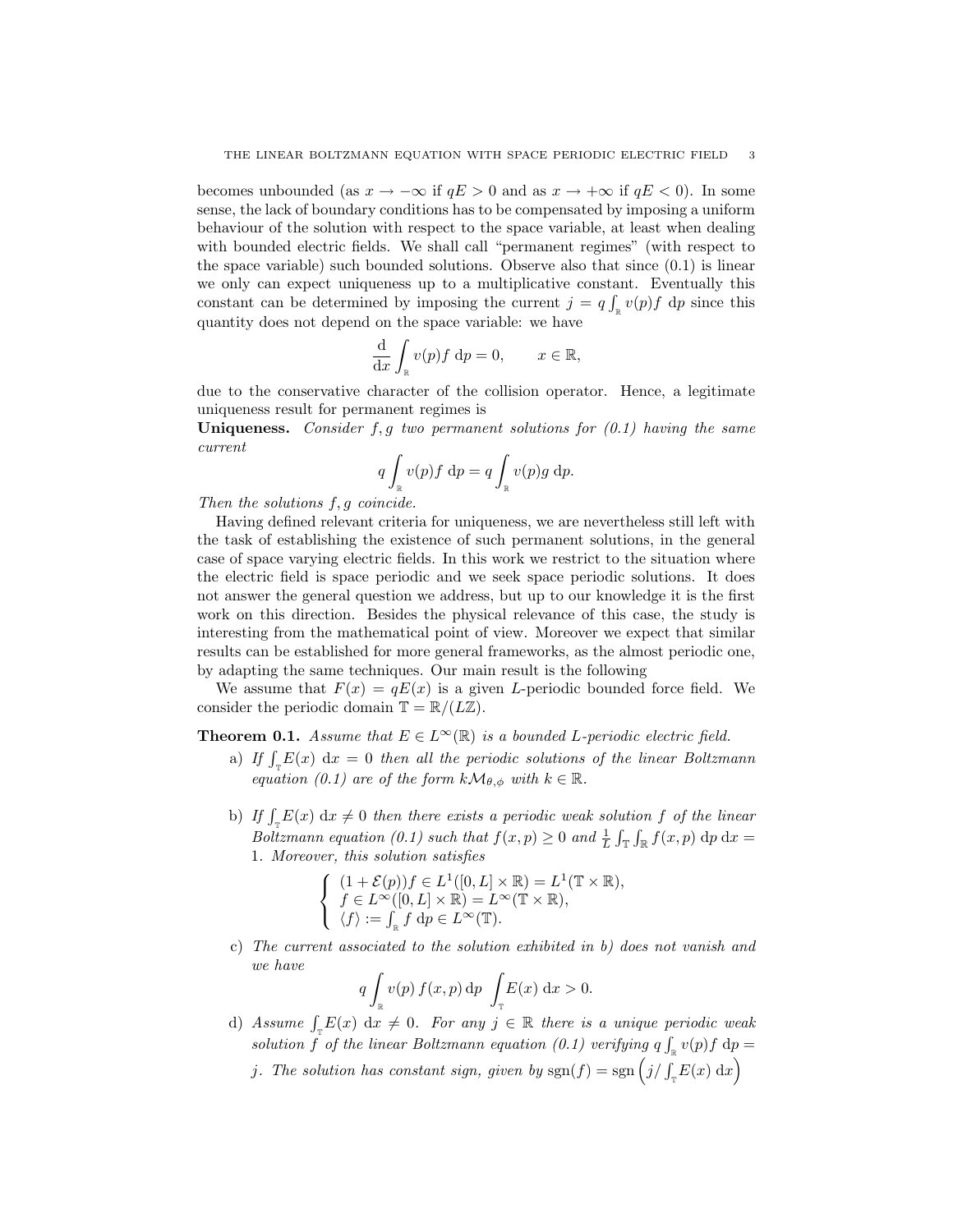Our paper is organized as follows. In Section 1 we set up a few definition that will be necessary for the existence-uniqueness theory. Section 2 is devoted to the uniqueness result. The proof is based on new sharp dissipative properties for the linear collision operator. In the last section we discuss the existence of periodic weak solution: we analyze a penalized periodic problem, we establish a priori estimates and we conclude by stability arguments.

### 1. Weak solutions

Let us introduce the corresponding notion of weak solution for  $(0.1)$ .

**Definition 1.1.** Assume that F belongs to  $L^{\infty}(\mathbb{T})$ . We say that  $f \in L^{1}(\mathbb{T} \times \mathbb{R})$  is a periodic weak solution for (0.1) iff

(1.1) 
$$
- \int_{\mathbb{T}} \int_{\mathbb{R}} f(x, p)(v(p) \partial_x \varphi + F(x) \partial_p \varphi) \, dp \, dx = \int_{\mathbb{T}} \int_{\mathbb{R}} Q(f) \varphi(x, p) \, dp \, dx
$$

for any function  $\varphi \in C_c^1(\mathbb{T} \times \mathbb{R})$ .

It is easily seen that the formulation (1.1) holds true for any test function  $\varphi \in$  $C_b^1(\mathbb{T} \times \mathbb{R})$  (*i.e.*, the set of bounded  $C^1$  functions with bounded partial derivatives). Since f belongs to  $L^1(\mathbb{T} \times \mathbb{R})$  and the relativistic velocity is bounded, see (0.5), the function  $v(p)f \in L^1(\mathbb{T} \times \mathbb{R})$  and therefore the current  $j(x) = q \int_{\mathbb{R}} v(p)f \, dp$  is well defined for a.a.  $x \in \mathbb{T}$ . In particular taking  $\varphi = \varphi(x) \in C^1(\mathbb{T})$  in  $(1.1)$  yields

$$
\int_{\mathbb{T}} \varphi'(x) j(x) \, \mathrm{d}x = 0
$$

implying that the current is preserved along  $x \in \mathbb{T}$ .

**Proposition 1.2.** Let f be a periodic weak solution of  $(0.1)$ . Then the current  $j = q \int_{\mathbb{R}} v(p) f \, \mathrm{d}p$  is constant.

### 2. Uniqueness of the periodic weak solution

Consider  $f, g \in L^1(\mathbb{T} \times \mathbb{R})$  two periodic weak solutions for (0.1). By linearity we have

(2.1) 
$$
v(p)\partial_x(f-g) + F(x)\partial_p(f-g) = Q(f-g), \qquad (x,p) \in \mathbb{T} \times \mathbb{R}
$$

and by standard computations one gets in  $\mathcal{D}'(\mathbb{T} \times \mathbb{R})$ 

(2.2) 
$$
v(p)\partial_x|f-g| + F(x)\partial_p|f-g| - \text{sgn}(f-g)Q(f-g) = 0.
$$

After integration with respect to momentum we have

(2.3) 
$$
\frac{\mathrm{d}}{\mathrm{d}x} \int_{\mathbb{R}} v(p)|f - g| \, \mathrm{d}p - \int_{\mathbb{R}} \text{sgn}(f - g)Q(f - g) \, \mathrm{d}p = 0, \quad \text{in} \quad \mathcal{D}'(\mathbb{T}).
$$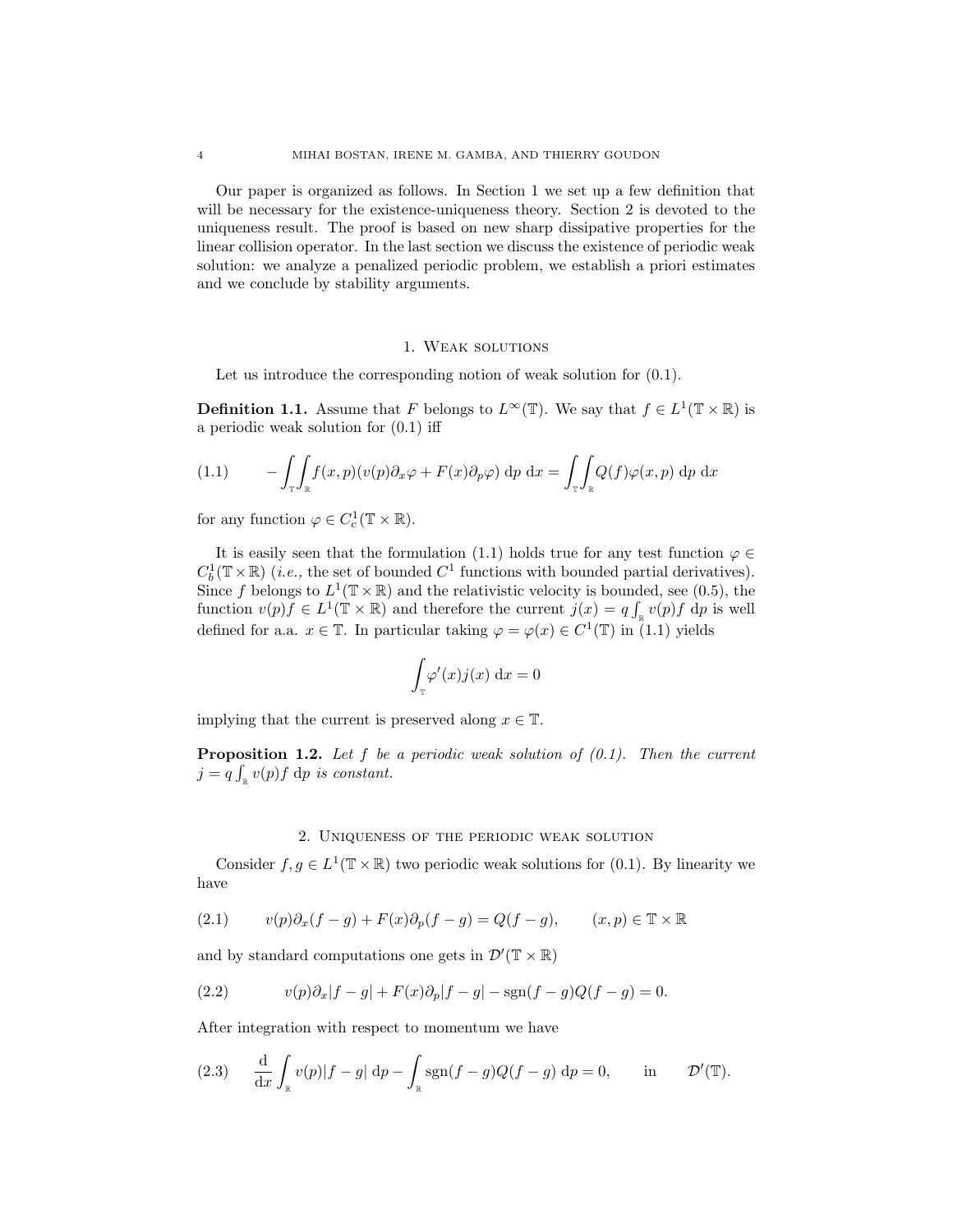Following the idea in [1] we can write (2.4)

$$
-\int_{\mathbb{R}} sgn(f-g)Q(f-g) dp
$$
  
= 
$$
\int_{\mathbb{R}} sgn(f-g) \int_{\mathbb{R}} s(p,p') \Big\{ M_{\theta}(p')(f-g)(x,p) - M_{\theta}(p)(f-g)(x,p') \Big\} dp' dp
$$
  
= 
$$
\frac{1}{2} \int_{\mathbb{R}} \int_{\mathbb{R}} s(p,p') \Big\{ M_{\theta}(p')(f-g)(x,p) - M_{\theta}(p)(f-g)(x,p') \Big\}
$$
  

$$
\times \Big\{ sgn(M_{\theta}(p')(f-g)(x,p)) - sgn(M_{\theta}(p)(f-g)(x,p')) \Big\} dp' dp
$$
  

$$
\geq 0
$$

with equality iff sgn(f – g) is constant with respect to p. Integrating now (2.3) with respect to  $x$  and using the periodicity of  $f$  and  $g$  implies

$$
-\int_{\mathbb{T}}\int_{\mathbb{R}}\text{sgn}(f-g)Q(f-g)\,\mathrm{d}p\,\mathrm{d}x=0.
$$

Therefore for a.a.  $x \in \mathbb{T}$  we have  $-\int_{\mathbb{R}} \text{sgn}(f-g)Q(f-g) dp = 0$  and thus  $\text{sgn}(f-g)$ depends only on  $x$ . Eventually  $(2.1)$  can be written now

$$
v(p)\partial_x|f-g|+F(x)\partial_p|f-g|=Q(|f-g|),\qquad (x,p)\in\mathbb{T}\times\mathbb{R}
$$

implying that

$$
\frac{\mathrm{d}}{\mathrm{d}x} \int_{\mathbb{R}} v(p)|f - g| \, \mathrm{d}p = 0, \qquad x \in \mathbb{T}
$$

but this is not enough in order to guarantee the uniqueness of the periodic weak solution. Actually we will see that, in the particular case of electric fields satisfying  $\int_{\tau} E(x) dx = 0$ , the above arguments allow to determine all the periodic solutions. When the average of  $E$  does not vanish a sharper estimate will be necessary.

2.1. Vanishing electric field average. Let us assume that  $\int_{\mathbb{T}} E \, dx = 0$  holds. In such a case, the potential  $\phi(x) = -\int_0^x E(y) \, dy$  is also L-periodic. Since for any fixed  $c \in \mathbb{R}$  the function  $c\mathcal{M}_{\theta,\phi}(x,p)$  solves  $(0.1)$  we can replace  $(2.1)$  by

(2.5) 
$$
v(p)\partial_x(f-g-c\mathcal{M}_{\theta,\phi})+F(x)\partial_p(f-g-c\mathcal{M}_{\theta,\phi})=Q(f-g-c\mathcal{M}_{\theta,\phi}).
$$

Following the same steps as before we find for any  $c \in \mathbb{R}$ 

(2.6) 
$$
- \int_{\mathbb{R}} sgn(f - g - c\mathcal{M}_{\theta,\phi}) Q(f - g - c\mathcal{M}_{\theta,\phi}) dp = 0, \quad \text{a.e. } x \in \mathbb{T}.
$$

Notice that the periodicity of the potential is crucial when writing

$$
\int_{\mathbb{T}} \frac{\mathrm{d}}{\mathrm{d}x} \int_{\mathbb{R}} v(p) |f - g - c \mathcal{M}_{\theta, \phi}| \, \mathrm{d}p \, \mathrm{d}x = 0.
$$

Hence (2.6) implies that, for a.a.  $x \in \mathbb{T}$  and any  $c \in \mathbb{R}$ , the function  $p \mapsto (f$  $g - c\mathcal{M}_{\theta,\phi}(x,p)$  has a constant sign. In particular it holds true for  $c = c(x)$  given by  $\int_{\mathbb{R}} (f - g)(x, p) dp = c(x) \int_{\mathbb{R}} \mathcal{M}_{\theta, \phi}(x, p) dp$ . Since the function  $p \mapsto (f - g - g)(x, p) dp$  $c\mathcal{M}_{\theta,\phi}(x,p)$  has a constant sign and zero integral with respect to  $p \in \mathbb{R}$  we have

(2.7) 
$$
f(x, p) - g(x, p) = c(x) \mathcal{M}_{\theta, \phi}(x, p) = \langle f - g \rangle(x) M_{\theta}(p), \qquad (x, p) \in \mathbb{T} \times \mathbb{R}.
$$

Inserting now (2.7) in (2.1) we deduce that

$$
f(x,p) - g(x,p) = k \mathcal{M}_{\theta,\phi}(x,p), \qquad (x,p) \in \mathbb{T} \times \mathbb{R}
$$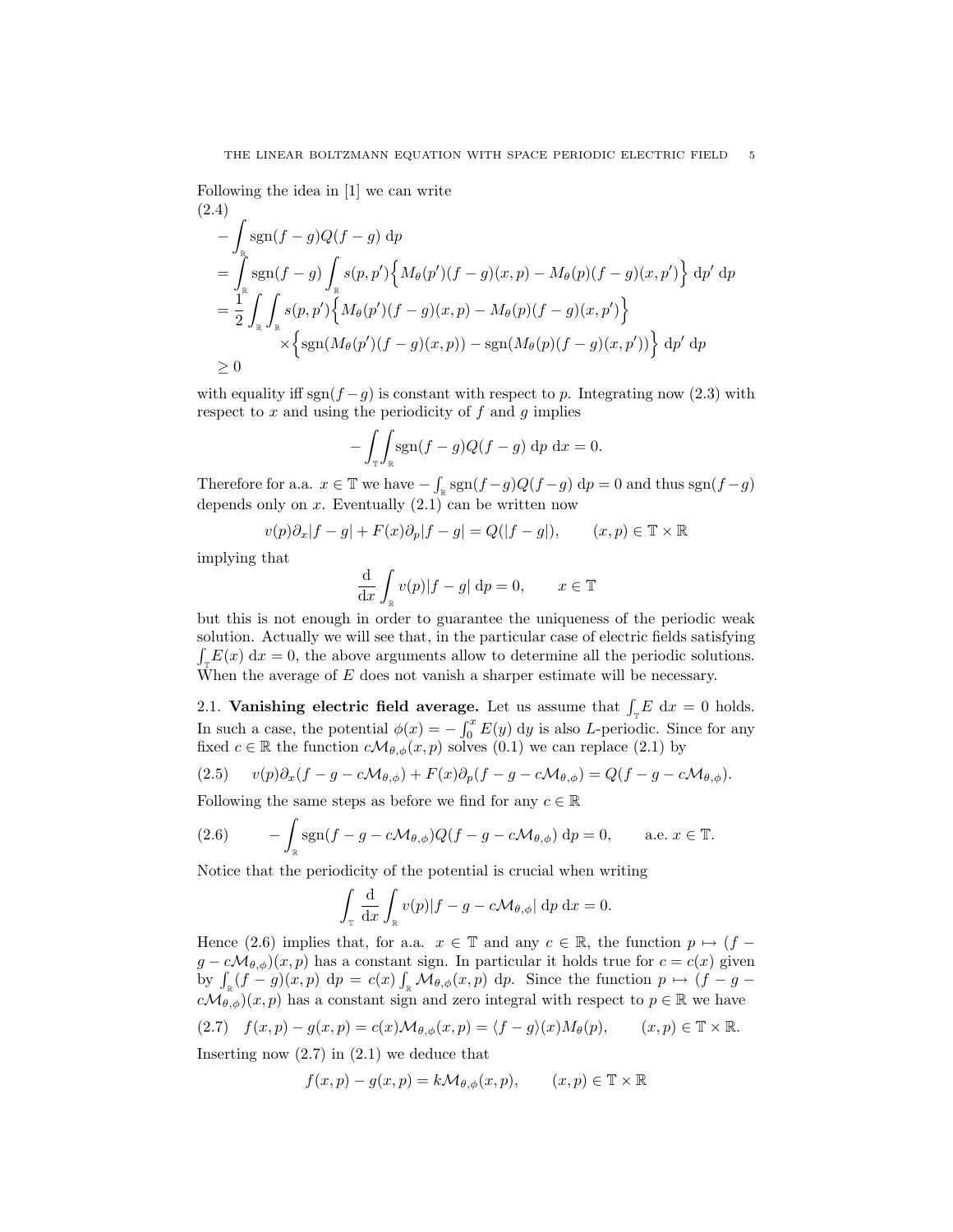for some real constant  $k$ . This conclusion holds for every two periodic solutions, and for  $g = 0$  it tells us that all the periodic solutions of (0.1) when  $\int_{\mathbb{T}} E \, dx = 0$ are  $k\mathcal{M}_{\theta,\phi}, k \in \mathbb{R}$ . Clearly, these solutions remain bounded. Observe also that the current of these solutions vanishes since  $\int_{\mathbb{R}} v(p) \mathcal{M}_{\theta,\phi} dp = 0$ . This already proves part a) of Theorem 0.1.

2.2. Non vanishing electric field average. Let us analyze the case of electric fields with non vanishing average: from now on we assume that

E is L–periodic with 
$$
\int_0^L E(x) dx \neq 0
$$
.

Now  $\mathcal{M}_{\theta,\phi}$  is not periodic with respect to the space variable. Let us show that there is at most one periodic solution with a given current.

**Proposition 2.1.** Assume that  $E \in L^{\infty}(\mathbb{T})$  such that  $\int_{\mathbb{T}} E \, dx \neq 0$  and let  $f, g \in$  $L^1(\mathbb{T} \times \mathbb{R})$  be two periodic weak solutions for  $(0.1)$  with the same current

$$
q \int_{\mathbb{R}} v(p) f \, \mathrm{d}p = q \int_{\mathbb{R}} v(p) g \, \mathrm{d}p.
$$

Then we have  $f = g$ .

The proof exploits new dissipation properties of the linear collision operator Q. We have seen that the inequality (2.4) is not strong enough for our purposes. Actually a better minoration for the dissipation term  $-\int_{\mathbb{R}} \text{sgn}(f-g)Q(f-g) dp$  is available, at least in the relativistic case.

**Lemma 2.2.** Let  $h = h(p)$  be a function of  $L^1(\mathbb{R})$  with vanishing current  $\int_{\mathbb{R}} v(p)h(p) dp =$ 0. Then we have the following inequality

(2.8) 
$$
-\int_{\mathbb{R}} \mathrm{sgn}(h(p))Q(h)(p) dp \geq \frac{s_0}{c_0} \left| \int_{\mathbb{R}} v(p)|h(p)| dp \right|.
$$

Proof. We consider the sets

$$
A_{+} = \{ p \in \mathbb{R} : h(p) \ge 0 \}, \qquad A_{-} = \{ p \in \mathbb{R} : h(p) < 0 \}.
$$

Since  $\int_{\mathbb{R}} v(p)h(p) dp = 0$ , we have

$$
\int_{\mathbb{R}} v(p)|h(p)|\mathbf{1}_{A_{+}}(p) dp = \int_{\mathbb{R}} v(p)|h(p)|\mathbf{1}_{A_{-}}(p) dp = \frac{1}{2} \int_{\mathbb{R}} v(p)|h(p)| dp.
$$

Observe that

$$
-\int_{\mathbb{R}} sgn(h(p))Q(h)(p) dp = \int_{\mathbb{R}} sgn(h(p)) \int_{\mathbb{R}} s(p, p') \Big(M_{\theta}(p')h(p) - M_{\theta}(p)h(p')\Big) dp' dp
$$
  

$$
= \int_{\mathbb{R}} \int_{\mathbb{R}} s(p, p')h(p)M_{\theta}(p') \Big(sgn(h(p)) - sgn(h(p'))\Big) dp' dp.
$$

But for any  $(p, p') \in \mathbb{R}^2$  we have

$$
h(p)M_{\theta}(p')(\text{sgn}(h(p)) - \text{sgn}(h(p'))) \ge 0, \qquad s(p, p') \ge s_0 > 0,
$$

and thus, by taking into account (0.5), we can write

$$
h(p)M_{\theta}(p')(\text{sgn}(h(p)) - \text{sgn}(h(p'))) \geq \pm \frac{v(p)}{c_0}h(p)M_{\theta}(p')(\text{sgn}(h(p)) - \text{sgn}(h(p'))).
$$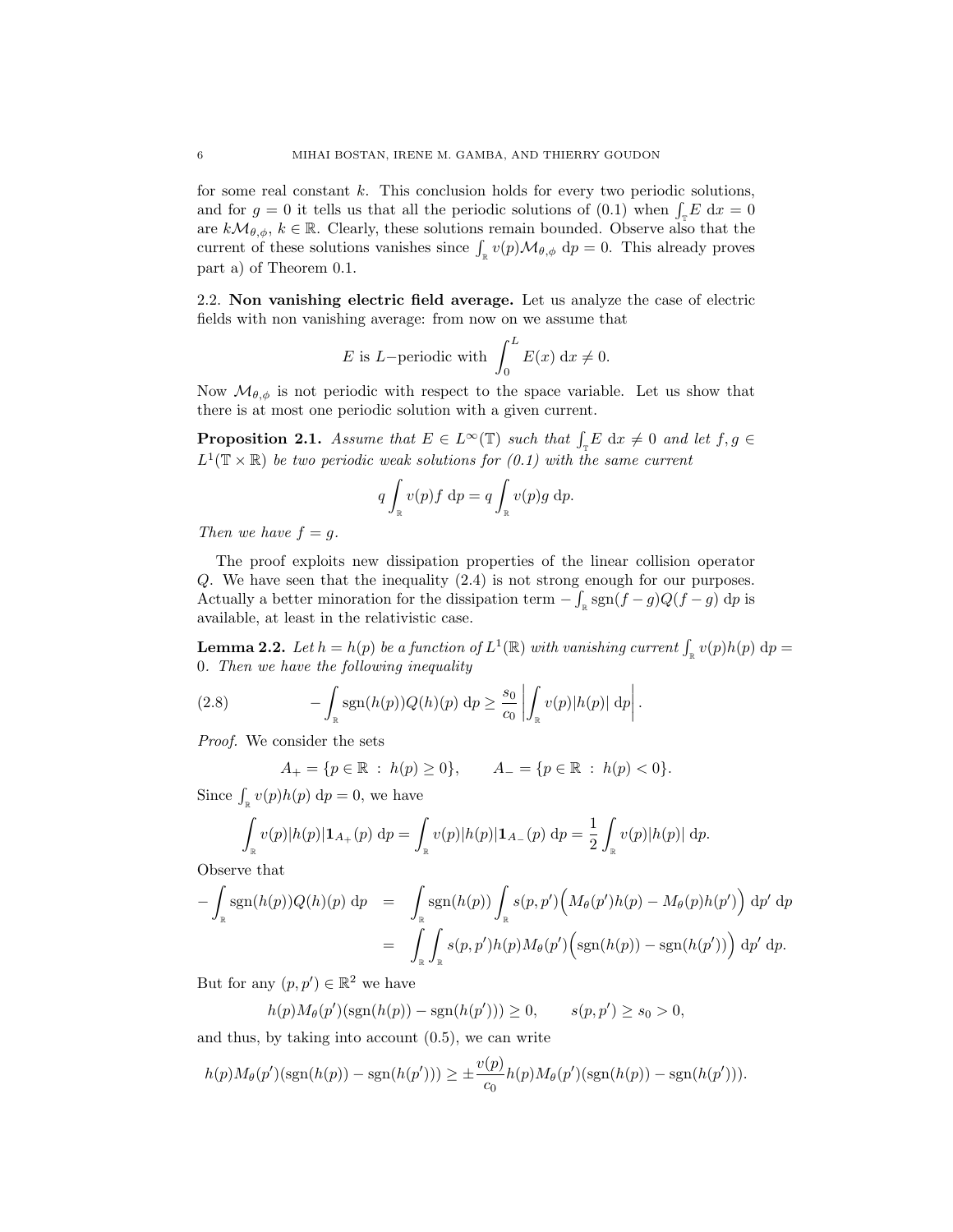Combining these computations yields

$$
-\int_{\mathbb{R}} sgn(h)Q(h) dp \geq \frac{\pm s_0}{c_0} \int_{\mathbb{R}} \int_{\mathbb{R}} v(p)h(p)M_{\theta}(p') (sgn(h(p)) - sgn(h(p'))) dp dp'
$$
  
\n
$$
\geq \frac{\pm 2s_0}{c_0} \int_{\mathbb{R}} v(p)|h(p)|\mathbf{1}_{A_+}(p) dp \int_{\mathbb{R}} M_{\theta}(p')\mathbf{1}_{A_-}(p') dp'
$$
  
\n
$$
+ \frac{\pm 2s_0}{c_0} \int_{\mathbb{R}} v(p)|h(p)|\mathbf{1}_{A_-}(p) dp \int_{\mathbb{R}} M_{\theta}(p')\mathbf{1}_{A_+}(p') dp'
$$
  
\n
$$
\geq \frac{\pm s_0}{c_0} \int_{\mathbb{R}} v(p)|h(p)| dp \int_{\mathbb{R}} M_{\theta}(p')( \mathbf{1}_{A_-} + \mathbf{1}_{A_+})(p') dp'
$$
  
\n
$$
\geq \frac{\pm s_0}{c_0} \int_{\mathbb{R}} v(p)|h(p)| dp.
$$

Remark 2.3. When the light speed  $c_0$  becomes large, the inequality (2.8) degenerates to (2.4). In particular in the non-relativistic case the conclusion of Lemma 2.2 reduces to the well-known inequality (2.4) which is not enough for the uniqueness of the periodic weak solution.

**Proof of Proposition 2.1.** Consider the function  $h = f - g - c\mathcal{M}_{\theta,\phi}$  with  $c \in \mathbb{R}$ . This function belongs to  $L^1([a, b] \times \mathbb{R})$  for any  $a < b$ . It has vanishing current  $\int_{\mathbb{R}} v(p)h(x,p) dp = 0, x \in \mathbb{R}$  and satisfies in  $\mathcal{D}'(\mathbb{R}^2)$ 

$$
v(p)\partial_x h + F(x)\partial_p h = Q(h).
$$

We obtain

(2.9) 
$$
v(p)\partial_x|h| + F(x)\partial_p|h| - \text{sgn}(h)Q(h) = 0.
$$

Integrating with respect to  $p \in \mathbb{R}$  and combining with Lemma 2.2 yield

(2.10) 
$$
\frac{\mathrm{d}}{\mathrm{d}x} \int_{\mathbb{R}} v(p)|h| \, \mathrm{d}p + \frac{s_0}{c_0} \left| \int_{\mathbb{R}} v(p)|h| \, \mathrm{d}p \right|
$$

$$
\leq \frac{\mathrm{d}}{\mathrm{d}x} \int_{\mathbb{R}} v(p)|h| \, \mathrm{d}p - \int_{\mathbb{R}} \text{sgn}(h)Q(h) \, \mathrm{d}p = 0.
$$

Let us set

$$
u(x) = \int_{\mathbb{R}} v(p)|h(x,p)| \, \mathrm{d}p.
$$

This function is not periodic but satisfies the bounds

(2.11) 
$$
\sup_{n\in\mathbb{Z}}|u(x+nL)| < +\infty, \quad \text{a.e. } x \in \mathbb{R}.
$$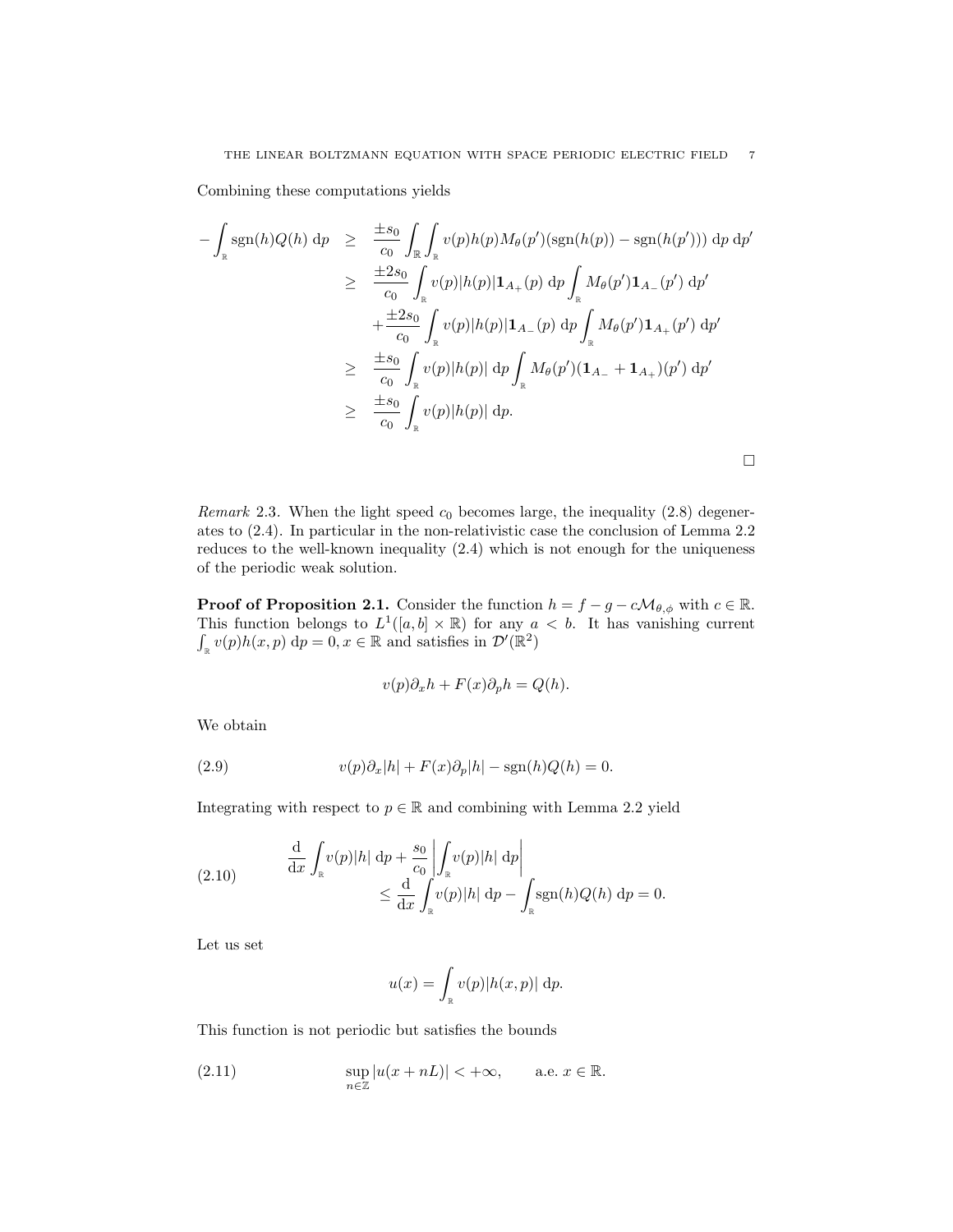Indeed we have for any  $n \in \mathbb{Z}$ 

$$
|u(x+nL)| = \left| \int_{\mathbb{R}} v(p) \Big( |h(x+nL, p)| - |c \mathcal{M}_{\theta, \phi}(x+nL, p)| \Big) dp \right|
$$
  
\n
$$
\leq \int_{\mathbb{R}} |v(p)| | |h(x+nL, p)| - |c \mathcal{M}_{\theta, \phi}(x+nL, p)| | dp
$$
  
\n
$$
\leq c_0 \int_{\mathbb{R}} |h(x+nL, p) + c \mathcal{M}_{\theta, \phi}(x+nL, p)| dp
$$
  
\n
$$
\leq c_0 \int_{\mathbb{R}} |f(x+nL, p) - g(x+nL, p)| dp
$$
  
\n
$$
\leq c_0 \int_{\mathbb{R}} |f(x, p)| dp + c_0 \int_{\mathbb{R}} |g(x, p)| dp.
$$

We shall see now that  $u(x)$  actually vanishes. By  $(2.10)$  we know that  $u'(x)$  +  $\frac{\pm s_0}{c_0}u(x) \leq 0, x \in \mathbb{R}$ , which implies

(2.12) 
$$
\frac{d}{dx} \left\{ u(x) \exp\left(\frac{\pm s_0 x}{c_0}\right) \right\} \le 0, \qquad x \in \mathbb{R}.
$$

Consider first the case with the sign +. Let us integrate (2.12) between  $x - nL$  and x with  $n \in \mathbb{N}$ . We deduce that

$$
u(x) \leq u(x - nL) \exp\left(\frac{-nLs_0}{c_0}\right).
$$

We let  $n \to +\infty$ : by using (2.11) we get  $u(x) \leq 0$  for a.a.  $x \in \mathbb{R}$ . Similarly, for the case with the sign –, we integrate over  $[x, x + nL]$  with  $n \in \mathbb{N}$  and and we let  $n \to +\infty$ . We get  $u(x) \geq 0$  for a.a.  $x \in \mathbb{R}$ . Therefore we have  $u = 0$  and coming back to (2.10) we deduce that

(2.13) 
$$
\int_{\mathbb{R}} \text{sgn}(h) Q(h) \, \mathrm{d}p = 0, \quad \text{a.e. } x \in \mathbb{R}.
$$

At this stage let us point out that one can not obtain (2.13) as in the case of periodic potentials, by integrating (2.9) over  $\mathbb{T} \times \mathbb{R}$ . Indeed, in this case h is not periodic and thus

$$
\int_{\mathbb{T}} \frac{\mathrm{d}}{\mathrm{d}x} \int_{\mathbb{R}} v(p) |h(x, p)| \, \mathrm{d}p \, \mathrm{d}x \neq 0.
$$

Therefore Lemma 2.2 is crucial when establishing (2.13) for non periodic potentials.

¿From now on we follow the same steps as for periodic potentials. We deduce that there is a constant  $k \in \mathbb{R}$  such that

$$
f(x,p) - g(x,p) = k \mathcal{M}_{\theta,\phi}(x,p), \qquad (x,p) \in \mathbb{R}^2.
$$

Since f and g are periodic and  $\mathcal{M}_{\theta,\phi}$  is not periodic we must have  $k = 0$  and therefore  $f = g$ . Indeed, the weak formulation (1.1) applied to  $f - g$  implies

$$
k \int_{\mathbb{T}} \int_{\mathbb{R}} \mathcal{M}_{\theta,\phi}(x,p)(v(p)\partial_x \varphi + F(x)\partial_p \varphi) \,dp \,dx = 0, \qquad \varphi \in C_b^1(\mathbb{T} \times \mathbb{R})
$$

and after integration by parts we get

$$
k\int_{\mathbb{R}} v(p)\varphi(0,p)(\mathcal{M}_{\theta,\phi}(L,p) - \mathcal{M}_{\theta,\phi}(0,p)) dp = 0.
$$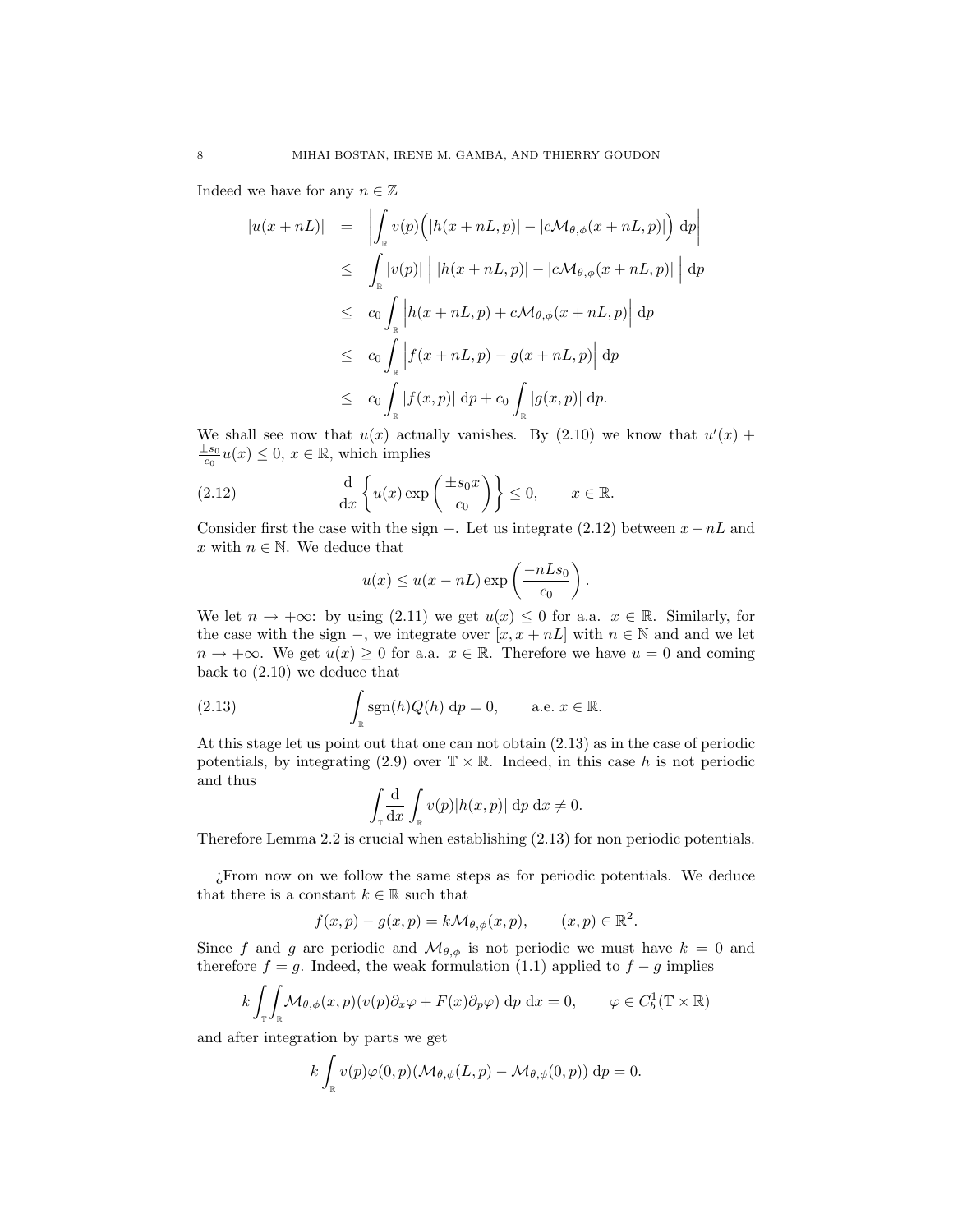Since the potential is not periodic we obtain

$$
k \int_{\mathbb{R}} v(p) \varphi(0, p) M_{\theta}(p) dp = 0, \qquad \varphi \in C_b^1(\mathbb{T} \times \mathbb{R}).
$$

In particular taking  $\varphi(x,p)=v(p),\; (x,p)\in \mathbb{T}\times \mathbb{R}$  yields

$$
k\int_{\mathbb{R}}|v(p)|^2M_{\theta}(p)\ \mathrm{d} p=0
$$

saying that  $k = 0$ .

### 3. Existence of periodic weak solution

 $\Box$ 

In order to construct a periodic solution for the linear Boltzmann equation we appeal to perturbation techniques. We start by considering smooth electric fields, the regularity will be removed by a standard approximation argument. We consider the periodic equation with a damping term and a source:

(3.1) 
$$
\alpha f(x,p) + v(p)\partial_x f + F(x)\partial_p f = Q(f) + S(x,p), \qquad (x,p) \in \mathbb{T} \times \mathbb{R}.
$$

where  $\alpha > 0$ . To this end, we adapt Definition 1.1 as follows.

**Definition 3.1.** Let  $F \in L^{\infty}(\mathbb{T}), S \in L^{1}(\mathbb{T} \times \mathbb{R})$  and  $\alpha > 0$ . We say that  $f \in$  $L^1(\mathbb{T} \times \mathbb{R})$  is a periodic weak solution for (3.1) iff

(3.2) 
$$
- \int_{\mathbb{T}} \int_{\mathbb{R}} f(x, p)(-\alpha \varphi(x, p) + v(p) \partial_x \varphi + F(x) \partial_p \varphi) dp dx
$$

$$
= \int_{\mathbb{T}} \int_{\mathbb{R}} Q(f) \varphi(x, p) dp dx + \int_{\mathbb{T}} \int_{\mathbb{R}} S(x, p) \varphi(x, p) dp dx
$$

for any function  $\varphi \in C_c^1(\mathbb{T} \times \mathbb{R})$ .

We check that the above formulation holds true for any  $\varphi \in C_b^1(\mathbb{T} \times \mathbb{R})$  as well. Furthermore the following identity holds by integrating (3.1) with respect to the momentum variable p

(3.3) 
$$
\alpha \int_{\mathbb{R}} f(x, p) dp + \frac{d}{dx} \int_{\mathbb{R}} v(p) f(x, p) dp = \int_{\mathbb{R}} S(x, p) dp, \qquad x \in \mathbb{T}.
$$

The basis of the existence proof relies on the following claim, where the problem with source term in  $L^1(\mathbb{T} \times \mathbb{R})$  is investigated. The solution is shown to satisfy estimates uniformly with respect to the penalization parameter  $\alpha > 0$ .

**Proposition 3.2.** Assume that  $S \in L^1(\mathbb{T} \times \mathbb{R}), E \in W^{1,\infty}(\mathbb{T})$  and  $\alpha > 0$ . Then there is a unique periodic solution of (3.1) satisfying

(3.4) 
$$
||f||_{L^1(\mathbb{T}\times\mathbb{R})} \leq \frac{1}{\alpha}||S||_{L^1(\mathbb{T}\times\mathbb{R})}.
$$

Moreover the following properties hold

- a) if  $S \geq 0$  then  $f \geq 0$ , b) if  $S \in L^{\infty}(\mathbb{T}; L^{1}(\mathbb{R}))$  then  $\begin{array}{c} \hline \end{array}$ Z  $\int\limits_{\mathbb{R}} v(p) |f(\cdot, p)| \; \mathrm{d} p \bigg\|_{L^{\infty}(\mathbb{T})}$  $\leq$   $\frac{c_0}{c}$  $\frac{\partial Q}{\partial \alpha}$   $||S||_{L^{\infty}(\mathbb{T};L^{1}(\mathbb{R}))},$
- c) if  $S \geq 0$ ,  $S \in L^{\infty}(\mathbb{T} \times \mathbb{R})$  and  $\int_{\mathbb{R}} v(p)pf(\cdot, p) dp \in L^{\infty}(\mathbb{T})$  then  $f \in L^{\infty}(\mathbb{T} \times$  $\mathbb{R}$ ),  $\langle f \rangle \in L^{\infty}(\mathbb{T})$ .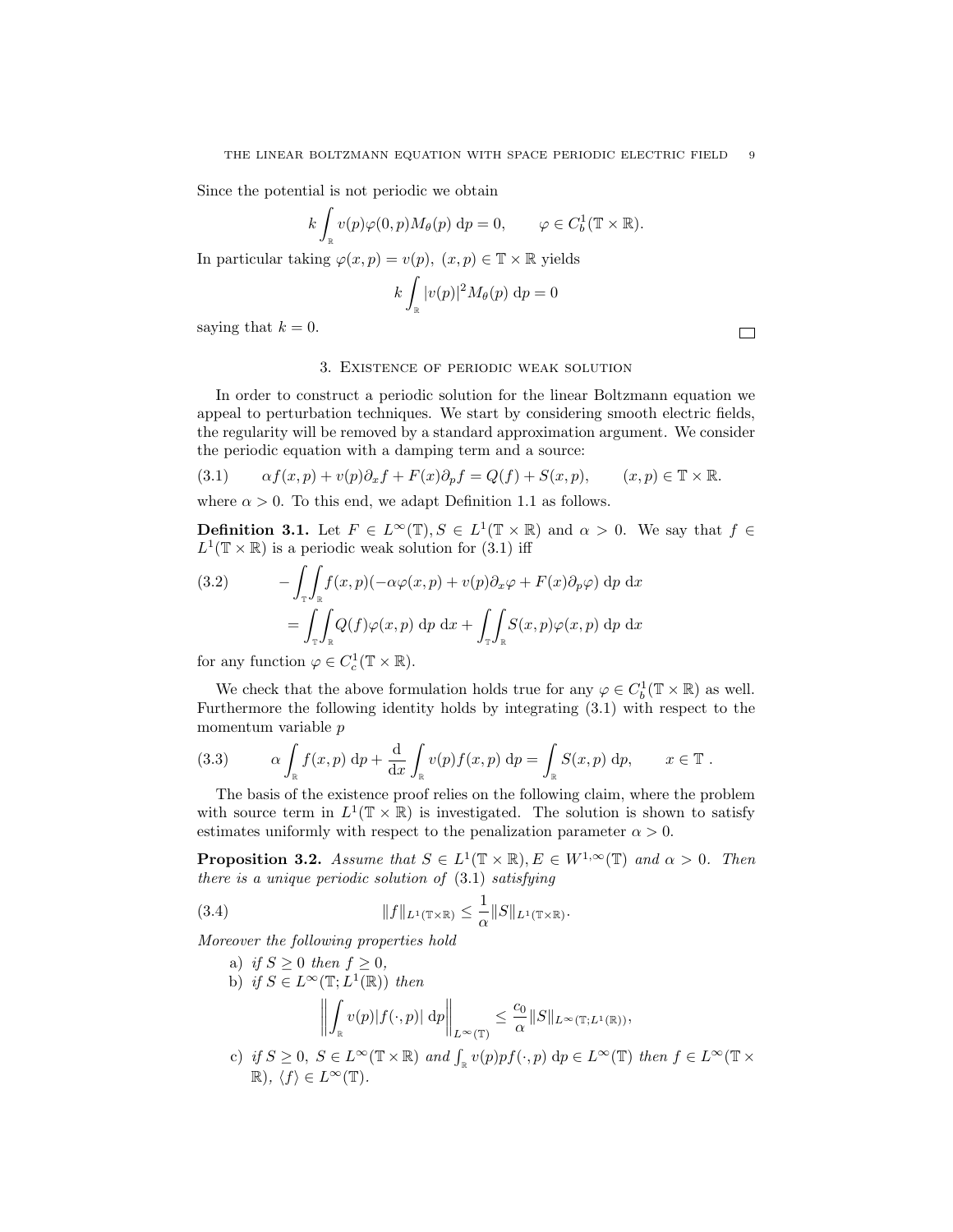This statement is obtained as a consequence of the following well-posedness result.

**Lemma 3.3.** Let  $E \in W^{1,\infty}(\mathbb{T}), S \in L^1(\mathbb{T} \times \mathbb{R})$  and  $\alpha > 0$ . Then there is a unique periodic weak solution  $f \in L^1(\mathbb{T} \times \mathbb{R})$  of the problem

(3.5) 
$$
(\alpha + \sigma(p))f(x, p) + v(p)\partial_x f + F(x)\partial_p f = S(x, p), \qquad (x, p) \in \mathbb{T} \times \mathbb{R}
$$
  
satisfying

(3.6) 
$$
||f||_{L^1(\mathbb{T}\times\mathbb{R})} \leq \frac{1}{\alpha+s_0}||S||_{L^1(\mathbb{T}\times\mathbb{R})}.
$$

If  $S \geq 0$  then  $f \geq 0$ , and more generally if  $S \in L^{\infty}(\mathbb{T} \times \mathbb{R})$  then (3.7)

$$
-\frac{1}{\alpha+s_0}\|S_-\|_{L^\infty(\mathbb{T}\times\mathbb{R})}\le f(x,p)\le \frac{1}{\alpha+s_0}\|S_+\|_{L^\infty(\mathbb{T}\times\mathbb{R})},\qquad a.e. (x,p)\in\mathbb{T}\times\mathbb{R}
$$

where  $S_{\pm} = \max(0, \pm S)$ . Finally, if  $S \in L^{\infty}(\mathbb{T}; L^{1}(\mathbb{R}))$  then

(3.8) 
$$
\left\| \int_{\mathbb{R}} v(p) |f(\cdot, p)| \, \mathrm{d}p \right\|_{L^{\infty}(\mathbb{T})} \leq \frac{c_0}{\alpha + s_0} \|S\|_{L^{\infty}(\mathbb{T}; L^1(\mathbb{R}))}
$$

*Proof.* We start by proving the uniqueness: for any two solutions  $f, g$  we have

$$
(\alpha + \sigma(p))|f - g| + v(p)\partial_x|f - g| + F(x)\partial_p|f - g| = 0
$$

and therefore

$$
(\alpha + s_0) \int_{\mathbb{T}} \int_{\mathbb{R}} |f - g| \, \mathrm{d}p \, \mathrm{d}x \le \int_{\mathbb{T}} \int_{\mathbb{R}} (\alpha + \sigma(p)) |f - g| \, \mathrm{d}p \, \mathrm{d}x = 0
$$

implying that  $f = g$ .

Owing to the regularity of the electric field, let us consider the characteristics  $(X, P)$  defined by

$$
\frac{\mathrm{d}X}{\mathrm{d}s} = v(P(s; x, p)), \qquad \frac{\mathrm{d}P}{\mathrm{d}s} = qE(X(s; x, p)),
$$

with the conditions

$$
X(0; x, p) = x,
$$
  $P(0; x, p) = p.$ 

Integrating equation (3.1) along the characteristics yields

(3.9) 
$$
f(x,p) = \int_{-\infty}^{0} e^{\int_{0}^{s} {\{\alpha + \sigma(P(\tau;x,p))\} d\tau} S(X(s;x,p), P(s;x,p)) ds}
$$

is a weak solution for  $(3.5)$ . Since E is periodic, we have

$$
X(s; x + L, p) = X(s; x, p) + L, \qquad P(s; x + L, p) = P(s; x, p)
$$

and therefore f is also L-periodic.

The  $L^1$  bound (3.6) follows by using  $\sigma(p) \geq s_0$  and integrating over  $\mathbb{T} \times \mathbb{R}$  the inequality

$$
(\alpha + \sigma(p))|f(x, p)| + v(p)\partial_x|f| + F(x)\partial_p|f| \leq |S(x, p)|.
$$

The  $L^{\infty}$  bounds (3.7) follow immediately from the explicit formula (3.9).

It remains to justify the estimate on the current (3.8). Assume that  $S \in$  $L^{\infty}(\mathbb{T}; L^{1}(\mathbb{R}))$  and observe that

$$
(\alpha+s_0)\int_{\mathbb{R}}|f(x,p)|\,dp+\frac{d}{dx}\int_{\mathbb{R}}v(p)|f(x,p)|\,dp\leq\int_{\mathbb{R}}|S(x,p)|\,dp.
$$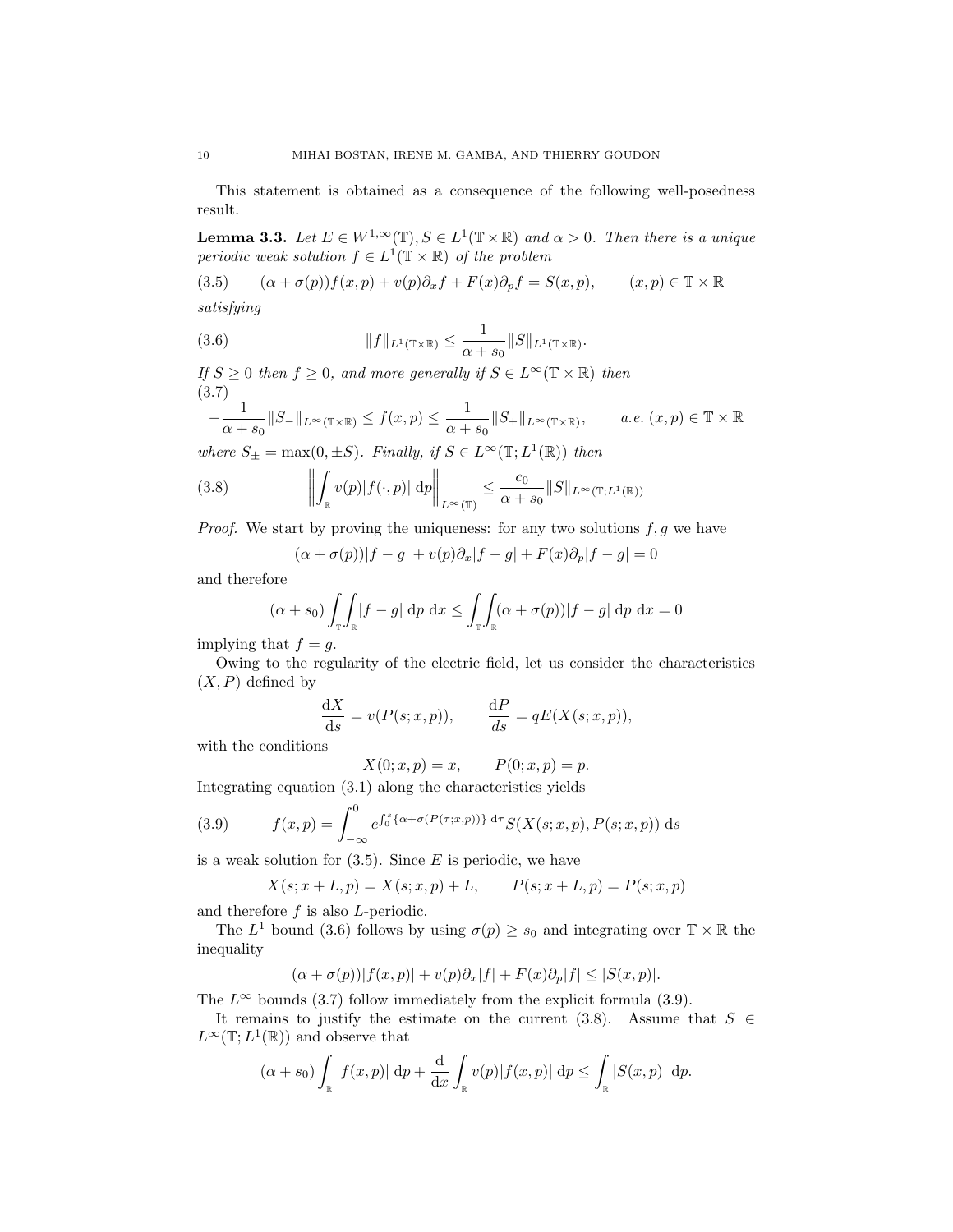We set  $u(x) = \int_{\mathbb{R}} v(p) |f(x, p)| dp$ . Then, the relativistic bound (0.5), implies  $c_0 \int_{\mathbb{R}} |f(x,p)| \, \mathrm{d}p \ge |u(x)|$ , so one gets

$$
\frac{\pm(\alpha+s_0)}{c_0}u(x)+u'(x)\leq \int_{\mathbb{R}}|S(x,p)|\,dp,\qquad x\in\mathbb{R}.
$$

With the + sign, we integrate between  $x - nL$  and  $x$ , with  $n \in \mathbb{N}$ , and we deduce that

$$
u(x) \leq u(x - nL) \exp\left(-\frac{(\alpha + s_0)nL}{c_0}\right) + ||S||_{L^{\infty}(\mathbb{T}; L^1(\mathbb{R}))} \int_{x - nL}^{x} \exp\left(-\frac{(\alpha + s_0)(x - y)}{c_0}\right) dy.
$$

Letting  $n \to +\infty$  we obtain  $u(x) \leq \frac{c_0}{\alpha + s_0} ||S||_{L^{\infty}(\mathbb{T}; L^1(\mathbb{R}))}$  (and clearly we can dominate it by  $\frac{c_0}{s_0}||S||_{L^\infty(\mathbb{T};L^1(\mathbb{R}))}$ , which provides an estimate uniform with respect to  $\alpha$ ). Proceeding similarly with the – sign, we deduce that  $u(x) \ge -\frac{c_0}{\alpha+s_0} \|S\|_{L^\infty(\mathbb{T};L^1(\mathbb{R}))} \ge$  $-\frac{c_0}{s_0}\|S\|_{L^\infty(\mathbb{T};L^1(\mathbb{R}))}$ .

Proof of Proposition 3.2. We consider the sequence of periodic weak solutions  $(f_{\pm}^{(n)})_{n\in\mathbb{N}}$  defined by

$$
\sigma(p)f_{\pm}^{(0)}(x,p) + \alpha f_{\pm}^{(0)}(x,p) + v(p)\partial_x f_{\pm}^{(0)} + F(x)\partial_p f_{\pm}^{(0)} = S_{\pm}(x,p), \qquad (x,p) \in \mathbb{T} \times \mathbb{R}
$$

and for any  $n \in \mathbb{N}$ (3.10)  $\sigma(p)f_{\pm}^{(n+1)} + \alpha f_{\pm}^{(n+1)} + v(p)\partial_x f_{\pm}^{(n+1)} + F(x)\partial_p f_{\pm}^{(n+1)} = M_{\theta} \langle f_{\pm}^{(n)}\rangle$ 

where  $S_{\pm}$  are the positive/negative parts of S. Thanks to Lemma 3.3 the sequence  $(f_{\pm}^{(n)})_{n\in\mathbb{N}}$  is well defined. We have  $f_{\pm}^{(0)} \geq 0$  and we check recursively that  $0 \leq$  $f_{\pm}^{(n)} \leq f_{\pm}^{(n+1)}$  for any  $n \in \mathbb{N}$ . Integrating over  $\mathbb{T} \times \mathbb{R}$  we get

 $(x, p) \in \mathbb{T} \times \mathbb{R}$ 

$$
\int_{\mathbb{T}} \int_{\mathbb{R}} (\alpha + \sigma(p)) f_{\pm}^{(n+1)}(x, p) dp dx = \int_{\mathbb{T}} \int_{\mathbb{R}} M_{\theta}(p) \langle f_{\pm}^{(n)} \rangle_{s} dp dx + \int_{\mathbb{T}} \int_{\mathbb{R}} S_{\pm} dp dx
$$
  
\n
$$
= \int_{\mathbb{T}} \int_{\mathbb{R}} \sigma(p) f_{\pm}^{(n)} dp dx + \int_{\mathbb{T}} \int_{\mathbb{R}} S_{\pm} dp dx
$$
  
\n
$$
\leq \int_{\mathbb{T}} \int_{\mathbb{R}} \sigma(p) f_{\pm}^{(n+1)} dp dx + \int_{\mathbb{T}} \int_{\mathbb{R}} S_{\pm} dp dx
$$

implying that  $\sup_{n\in\mathbb{N}} \int_{\mathbb{T}} \int_{\mathbb{R}} f_{\pm}^{(n)} dp dx \leq \alpha^{-1} \int_{\mathbb{T}} \int_{\mathbb{R}} S_{\pm} dp dx$ . By the monotone convergence theorem we deduce that  $(f_{\pm}^{(n)})_n$  converges in  $L^1(\mathbb{T} \times \mathbb{R})$ . Let  $f_{\pm} =$  $\lim_{n\to\infty} f_{\pm}^{(n)} \geq 0$ . Passing to the limit for  $n \to +\infty$  we deduce that  $f_{\pm} \geq 0$  are periodic weak solutions of

$$
\alpha f_{\pm} + v(p)\partial_x f_{\pm} + F(x)\partial_p f_{\pm} = Q(f_{\pm}) + S_{\pm}, \qquad (x, p) \in \mathbb{T} \times \mathbb{R}
$$

satisfying

$$
\int_{\mathbb{T}} \int_{\mathbb{R}} f_{\pm} \, dp \, dx = \alpha^{-1} \int_{\mathbb{T}} \int_{\mathbb{R}} S_{\pm} \, dp \, dx.
$$

Therefore  $f = f_{+} - f_{-}$  is a periodic weak solution of (3.1) satisfying (3.4).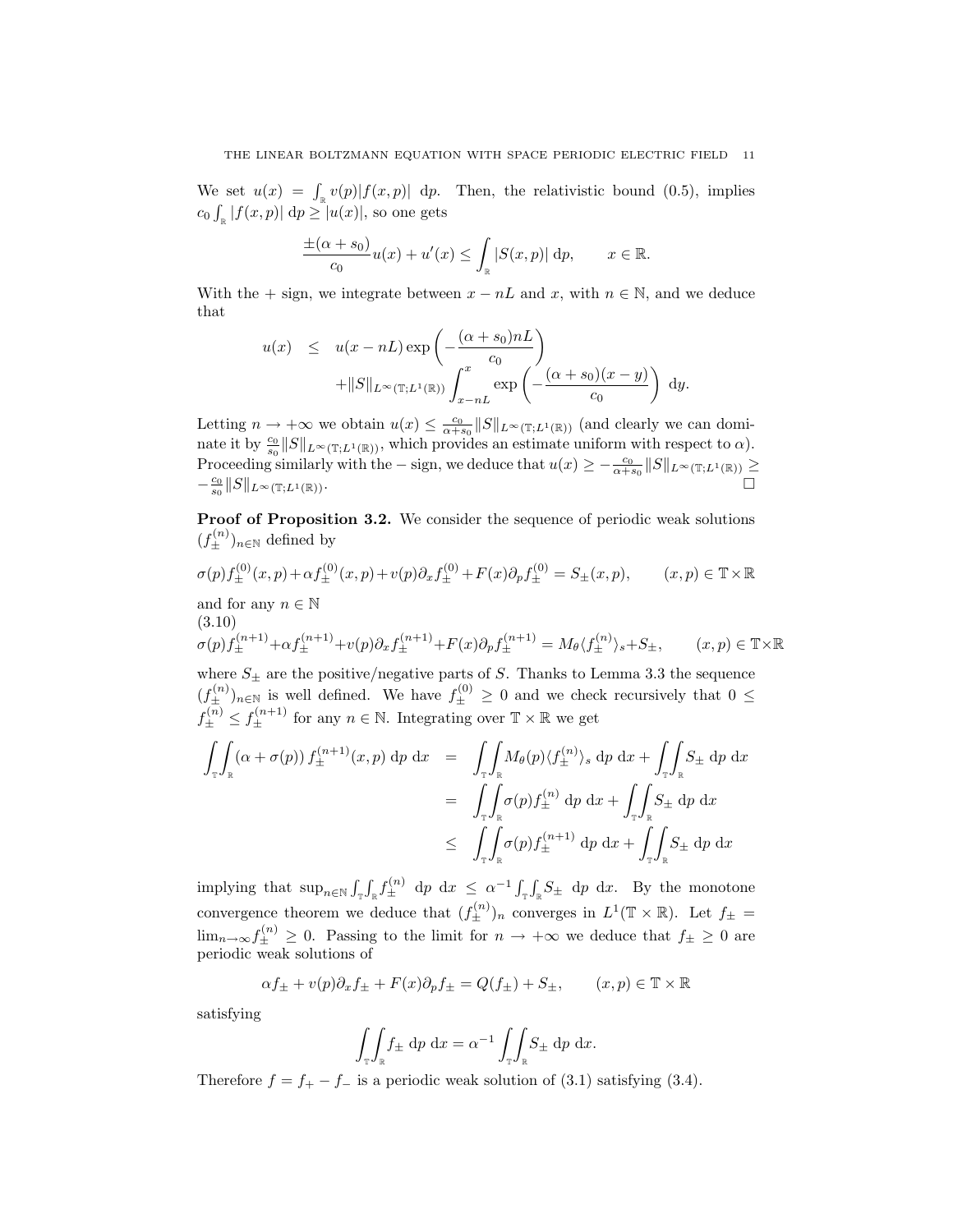Assume now that S belongs to  $L^{\infty}(\mathbb{T}; L^{1}(\mathbb{R}))$ . The estimate in b) follows exactly as in the proof of Lemma 3.3 since we have

$$
\alpha \int_{\mathbb{R}} |f| \, \mathrm{d}p + \frac{\mathrm{d}}{\mathrm{d}x} \int_{\mathbb{R}} v(p)|f| \, \mathrm{d}p = \int_{\mathbb{R}} Q(f) \mathrm{sgn}(f) \, \mathrm{d}p + \int_{\mathbb{R}} S \, \mathrm{sgn}(f) \, \mathrm{d}p \le \int_{\mathbb{R}} |S| \, \mathrm{d}p.
$$

The final step consists in proving the  $L^{\infty}$  estimate. Let  $S \in L^{\infty}(\mathbb{T} \times \mathbb{R}), S \geq 0$ and assume that there is  $K > 0$  such that

$$
\int_{\mathbb{R}} v(p) p f_{+}^{(n)} dp \le \int_{\mathbb{R}} v(p) p f_{+} dp = \int_{\mathbb{R}} v(p) p f dp \le \mathcal{K}, \quad \text{a.e. } x \in \mathbb{T}.
$$

Let  $\tilde{\mathcal{K}} > 1$  which will be defined later on, such that  $||S||_{L^{\infty}(\mathbb{T} \times \mathbb{R})} \leq s_0 \tilde{\mathcal{K}}/2$ . By Lemma 3.3 we know that

$$
||f_+^{(0)}||_{L^\infty(\mathbb{T}\times\mathbb{R})}\leq \frac{1}{s_0+\alpha}||S||_{L^\infty(\mathbb{T}\times\mathbb{R})}\leq \frac{||S||_{L^\infty(\mathbb{T}\times\mathbb{R})}}{s_0}\leq \tilde{\mathcal{K}}.
$$

Then we wish to find some  $\tilde{\mathcal{K}}$  such that the property extends to the whole sequence.

Assume that  $f_+^{(n)} \in L^{\infty}(\mathbb{T} \times \mathbb{R})$  with  $||f_+^{(n)}||_{L^{\infty}(\mathbb{T} \times \mathbb{R})} \leq \tilde{\mathcal{K}}$ . Then, on one hand we can estimate the integral of  $f_+^{(n)}$  with respect to momentum p by splitting the domain of integration as

$$
\langle f_{+}^{(n)} \rangle = \int_{\mathbb{R}} f_{+}^{(n)} \mathbf{1}_{\{|p| < R\}} \, dp + \int_{\mathbb{R}} f_{+}^{(n)} \mathbf{1}_{\{|p| \ge R\}} \, dp
$$
\n
$$
\leq 2R \| f_{+}^{(n)} \|_{L^{\infty}(\mathbb{T} \times \mathbb{R})} + \frac{1}{Rv(R)} \int_{\mathbb{R}} v(p) p f_{+}^{(n)} \mathbf{1}_{\{|p| \ge R\}} \, dp
$$
\n
$$
\leq 2R \| f_{+}^{(n)} \|_{L^{\infty}(\mathbb{T} \times \mathbb{R})} + \frac{1}{Rv(R)} \mathcal{K}
$$
\n
$$
\leq 2R\tilde{\mathcal{K}} + \frac{1}{Rv(R)} \mathcal{K}.
$$

Hence, we define  $R = R(\tilde{\mathcal{K}})$  such that  $2R\tilde{\mathcal{K}} = \frac{\mathcal{K}}{Rv(R)}$  to obtain the inequality

$$
\|\langle f_+^{(n)}\rangle\|_{L^\infty(\mathbb{T})} \le 4R(\tilde{\mathcal{K}})\tilde{\mathcal{K}}.
$$

Since  $v(R)/R \to 1/m$  as  $R \to 0$ , we observe that the relation  $R(\tilde{\mathcal{K}})^2 v(R(\tilde{\mathcal{K}})) =$  $\mathcal{K}/2\tilde{\mathcal{K}}$  implies that  $R(\tilde{\mathcal{K}})$  tends to 0 as  $\tilde{\mathcal{K}} \to \infty$  (it behaves like  $\tilde{\mathcal{K}}^{-1/3}$ ).

On the other hand, a direct application of Lemma 3.3, see (3.7), leads to

$$
\begin{array}{rcl}\n\|f^{(n+1)}_{+}\|_{L^{\infty}(\mathbb{T}\times\mathbb{R})} & \leq & \frac{s_{1}}{s_{0}} \left( \int_{\mathbb{R}} \exp\left( -\frac{\mathcal{E}(p')}{\theta} \right) \, \mathrm{d}p' \right)^{-1} \|\langle f^{(n)}_{+} \rangle\|_{L^{\infty}(\mathbb{T})} + \frac{1}{s_{0}} \|S\|_{L^{\infty}(\mathbb{T}\times\mathbb{R})} \\
& \leq & \frac{s_{1}}{s_{0}} 4R(\tilde{\mathcal{K}})\tilde{\mathcal{K}} \left( \int_{\mathbb{R}} \exp\left( -\frac{\mathcal{E}(p')}{\theta} \right) \, \mathrm{d}p' \right)^{-1} + \frac{1}{s_{0}} \|S\|_{L^{\infty}(\mathbb{T}\times\mathbb{R})}.\n\end{array}
$$

Therefore, the uniform estimates relies on the possibility to find  $K$  such that  $||S||_{L^{\infty}(\mathbb{T}\times\mathbb{R})} \leq s_0\tilde{\mathcal{K}}/2$  and

(3.11) <sup>s</sup><sup>1</sup> s0 4R(K˜)K˜ Z R exp − E(p 0 ) θ dp 0 <sup>−</sup><sup>1</sup> + 1 s0 kSkL∞(T×R) ≤ K˜.

This is obviously possible for K large enough since  $\lim_{\tilde{\mathcal{K}} \to +\infty} R(\mathcal{K}) = 0$ . Accordingly, we have obtained the estimates

$$
||f_+^{(n)}||_{L^{\infty}(\mathbb{T}\times\mathbb{R})}\leq \tilde{\mathcal{K}}, \qquad ||\langle f_+^{(n)}\rangle||_{L^{\infty}(\mathbb{T})}\leq 4R(\tilde{\mathcal{K}})\tilde{\mathcal{K}}, \qquad n\in\mathbb{N}.
$$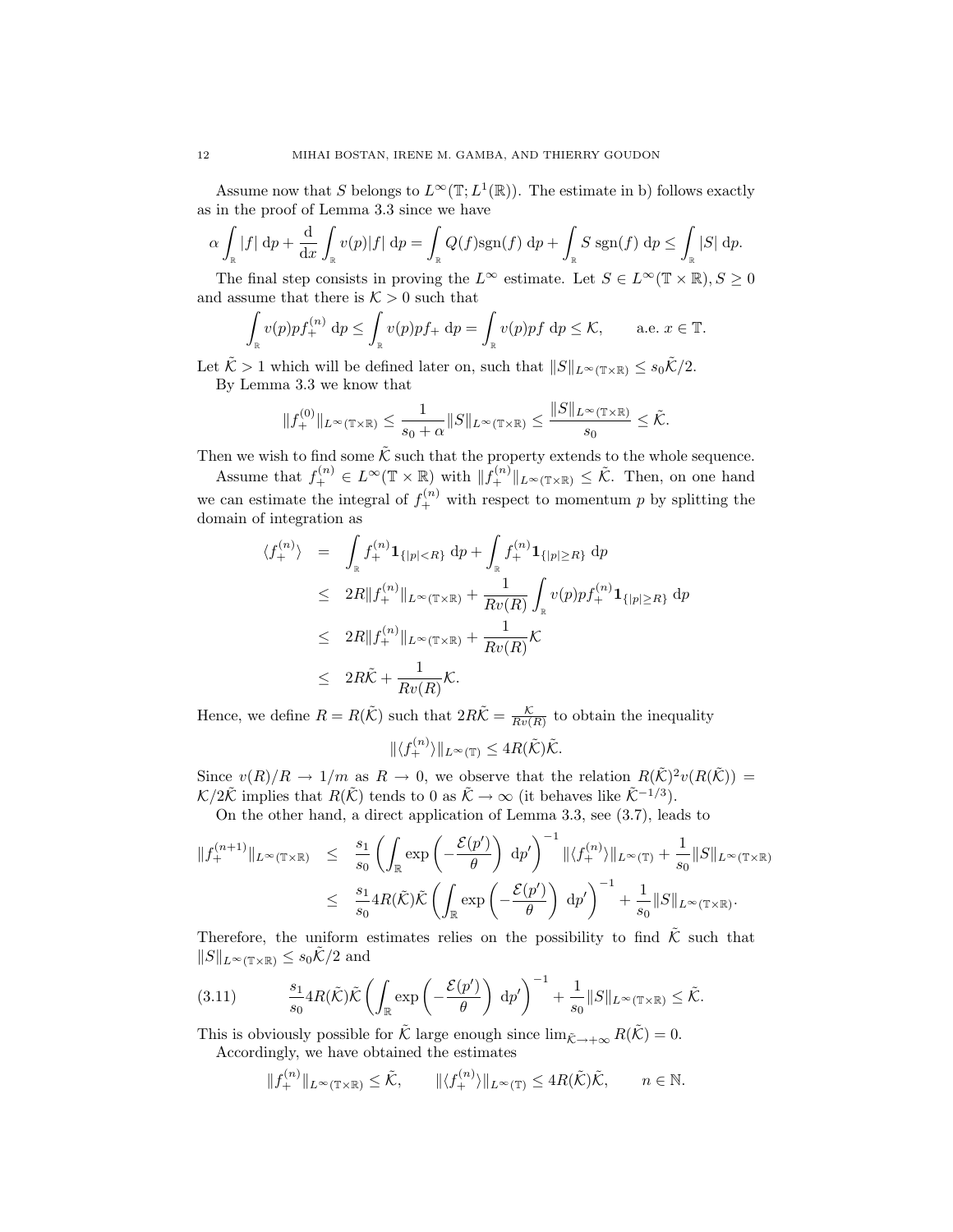Since  $\lim_{n\to\infty} f^{(n)}_+(x,p) = f_+(x,p) = f(x,p)$  for a.a.  $(x,p) \in \mathbb{T} \times \mathbb{R}$  we deduce that  $||f||_{L^{\infty}(\mathbb{T}\times\mathbb{R})} \leq \tilde{\mathcal{K}}$ . The monotone convergence theorem also proves that  $\lim_{n\to\infty}\langle f_+^{(n)}\rangle(x) = \langle f\rangle(x)$  for a.a.  $x \in \mathbb{T}$  and thus

$$
\|\langle f\rangle\|_{L^{\infty}(\mathbb{T})} \leq 4R(\tilde{\mathcal{K}})\tilde{\mathcal{K}}.
$$

 $\Box$ 

By Proposition 3.2 we know that for any  $\alpha > 0$  there is a unique periodic weak solution  $f_{\alpha}$  for the problem

(3.12)  $\alpha f_{\alpha}(x, p) + v(p) \partial_x f_{\alpha} + F(x) \partial_p f_{\alpha} = Q(f_{\alpha}) + \alpha M_{\theta}(p), \qquad (x, p) \in \mathbb{T} \times \mathbb{R}.$ These solutions are non negative and satisfy for any  $\alpha > 0$ 

(3.13) 
$$
\iint_{\mathbb{T}} f_{\alpha}(x, p) dp dx = \iint_{\mathbb{T}} M_{\theta}(p) dp dx = L,
$$

$$
\left\| \int_{\mathbb{R}} v(p) f_{\alpha}(\cdot, p) dp \right\|_{L^{\infty}(\mathbb{T})} \leq c_0.
$$

We split the end of the proof of Theorem 0.1 into several steps.

Step 1: Existence of a non trivial solution

By applying the weak formulation of (3.12) to the test function  $\mathcal{E}(p) + q\phi(x)$  one gets

$$
\alpha \int_{\mathbb{T}} \int_{\mathbb{R}} f_{\alpha}(\mathcal{E}(p) + q\phi(x)) \, \mathrm{d}p \, \mathrm{d}x + q\phi(L) \int_{\mathbb{R}} v(p) f_{\alpha}(L, p) \, \mathrm{d}p - q\phi(0) \int_{\mathbb{R}} v(p) f_{\alpha}(0, p) \, \mathrm{d}p \n+ \int_{\mathbb{T}} \int_{\mathbb{R}} (\sigma(p) f_{\alpha} - M_{\theta}(p) \langle f_{\alpha} \rangle_{s}) (\mathcal{E}(p) + q\phi(x)) \, \mathrm{d}p \, \mathrm{d}x \n= \alpha \int_{\mathbb{T}} \int_{\mathbb{R}} M_{\theta}(p) (\mathcal{E}(p) + q\phi(x)) \, \mathrm{d}p \, \mathrm{d}x.
$$

Therefore by taking into account (3.13) and

$$
\int_{\mathbb{T}} \int_{\mathbb{R}} M_{\theta}(p) \langle f_{\alpha} \rangle_{s} \mathcal{E}(p) \, \mathrm{d}p \, \mathrm{d}x \leq s_{1} \int_{\mathbb{T}} \langle f_{\alpha} \rangle \, \mathrm{d}x \int_{\mathbb{R}} M_{\theta}(p) \mathcal{E}(p) \, \mathrm{d}p = s_{1} L \int_{\mathbb{R}} M_{\theta}(p) \mathcal{E}(p) \, \mathrm{d}p
$$

we deduce that

$$
\sup_{0<\alpha<1}\int_{\mathbb{T}}\int_{\mathbb{R}}f_{\alpha}(x,p)\mathcal{E}(p)\,dp\,dx<+\infty.
$$

Multiplying now  $(3.12)$  by p one gets (3.14)

$$
\int_{\mathbb{R}} (\alpha + \sigma(p)) p f_{\alpha} dp + \frac{d}{dx} \int_{\mathbb{R}} v(p) p f_{\alpha}(x, p) dp = F(x) \langle f_{\alpha} \rangle + \int_{\mathbb{R}} p M_{\theta}(p) \langle f_{\alpha} \rangle_{s} dp.
$$

This relation proves that  $x \mapsto \int_{\mathbb{R}} v(p) p f_{\alpha}(x, p) dp$  is continuous since  $\int_{\mathbb{R}} (\alpha +$  $\sigma(p)$ ) $pf_{\alpha}$  dp and  $F(x)\langle f_{\alpha}\rangle + \int_{\mathbb{R}} p\tilde{M}_{\theta}(p)\langle f_{\alpha}\rangle_s$  dp are integrable on T, uniformly with respect to  $\alpha$ . Then (0.6) leads to

$$
\sup_{0<\alpha<1}\int_{\mathbb{T}}\int_{\mathbb{R}}v(p)pf_{\alpha}(x,p) dp dx \leq \sup_{0<\alpha<1}\int_{\mathbb{T}}\int_{\mathbb{R}}(mc_0^2+\mathcal{E}(p))f_{\alpha}(x,p) dp dx < +\infty.
$$

Therefore there exists  $x_{\alpha} \in \mathbb{T}$  such that

$$
\sup_{0<\alpha<1}\int_{\mathbb{R}}v(p)pf_{\alpha}(x_{\alpha},p) dp \leq \frac{1}{L} \sup_{0<\alpha<1}\int_{\mathbb{T}}\int_{\mathbb{R}}v(p)pf_{\alpha}(x,p) dp dx < +\infty.
$$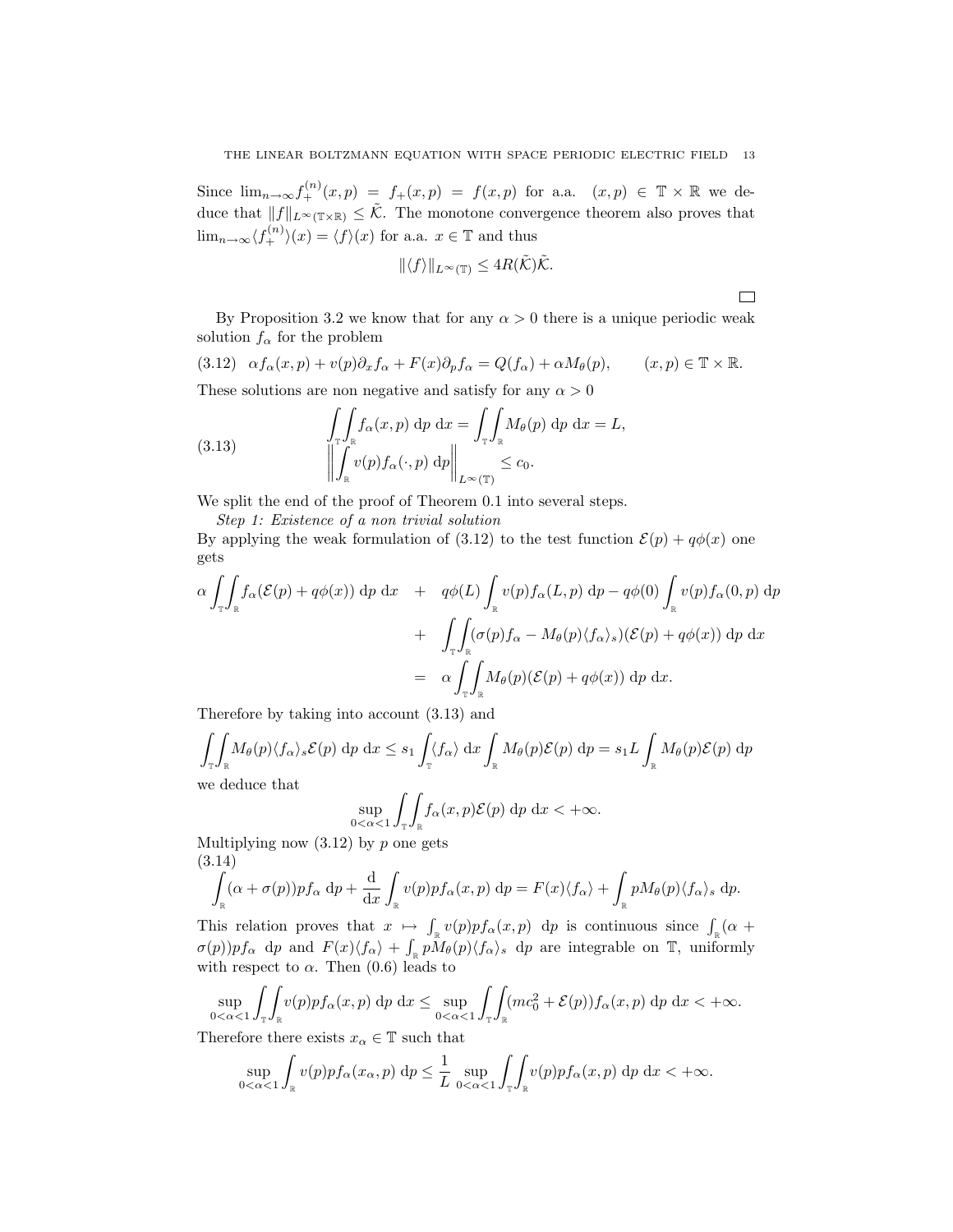We integrate now (3.14) between  $x_{\alpha}$  and x for any  $x \in [x_{\alpha}, x_{\alpha} + L]$ . Using (0.6) again we deduce that there is a constant  $C$  such that

$$
\sup_{0<\alpha<1}\left\|\int_{\mathbb{R}}v(p)pf_{\alpha}(\cdot,p)\,dp\right\|_{L^{\infty}(\mathbb{T})}\leq C
$$
  

$$
\sup_{0<\alpha<1}\int_{\mathbb{T}}\int_{\mathbb{R}}(mc_0^2+\mathcal{E}(p))f_{\alpha}(x,p)\,dp\,dx<+\infty
$$

and thus applying Proposition 3.2-c) we obtain uniform  $L^{\infty}$  bounds for  $f_{\alpha}$  and  $\langle f_{\alpha} \rangle$ . Therefore there is a sequence  $(\alpha_n)_{n \in \mathbb{N}}$  converging towards zero such that

$$
\lim_{n \to \infty} f_{\alpha_n} = f \qquad \text{weakly-} \star \text{ in } L^{\infty}(\mathbb{T} \times \mathbb{R}),
$$
  
\n
$$
\lim_{n \to \infty} \langle f_{\alpha_n} \rangle = \rho \qquad \text{weakly-} \star \text{ in } L^{\infty}(\mathbb{T}),
$$
  
\n
$$
\lim_{n \to \infty} \int_{\mathbb{R}} v(p) f_{\alpha_n} dp = j \qquad \text{weakly-} \star \text{ in } L^{\infty}(\mathbb{T}).
$$

It is easily seen that

$$
(1 + \mathcal{E}(p))f \in L^{1}(\mathbb{T} \times \mathbb{R}),
$$
  
\n $f \in L^{\infty}(\mathbb{T} \times \mathbb{R}),$   $f \ge 0,$   $\int_{\mathbb{T}} \int_{\mathbb{R}} f \, dp \, dx = L,$   
\n $\rho \in L^{1}(\mathbb{T}) \cap L^{\infty}(\mathbb{T})$ 

and we check immediately that  $\rho = \langle f \rangle$  and  $j = \int_{\mathbb{R}} v(p)f \, dp \in [-c_0, c_0]$ . Now passing to the limit for  $n \to +\infty$  in the weak formulation of (3.1) we deduce that f is a periodic weak solution of  $(0.1)$ . This ends the proof of b) in Theorem 0.1 at least for smooth electric fields.

### Step 2: Extension to rough electric fields

Notice that all the bounds of the above solution depend on  $m, c_0, q, s_0, s_1, \theta$  and  $||E||_{L^{\infty}(\mathbb{T})}$  but not on  $||E'||_{L^{\infty}(\mathbb{T})}$ . Therefore, we can onsider  $(E_n)_{n\in\mathbb{N}}$  a sequence of smooth fields —- for each  $n, E_n \in W^{1,\infty}(\mathbb{T})$  —- which converges a.e. towards  $E \in L^{\infty}(\mathbb{T})$ , with  $||E_n||_{L^{\infty}(\mathbb{T})} \leq ||E||_{L^{\infty}(\mathbb{T})}$ . Let  $f_n$  be the associated sequence of periodic weak solution, as given by Step 1. We have the uniform bounds

$$
\sup_{n \in \mathbb{N}} \|f_n\|_{L^{\infty}(\mathbb{T} \times \mathbb{R})} + \sup_{n \in \mathbb{N}} \int_{\mathbb{T}} \int_{\mathbb{R}} (1 + v(p)p)f_n(x, p) \, dp \, dx < +\infty
$$
  

$$
\sup_{n \in \mathbb{N}} \|\langle f_n \rangle\|_{L^{\infty}(\mathbb{T})} < +\infty, \qquad \int_{\mathbb{T}} \int_{\mathbb{R}} f_n(x, p) \, dp \, dx = L, \qquad \left| \int_{\mathbb{R}} v(p)f_n \, dp \right| \leq c_0.
$$

Therefore, we can extract a weakly- $\star$  convergent subsequence  $(f_{n_k})_{k \in \mathbb{N}}$  in  $L^{\infty}(\mathbb{T} \times$ R), and letting k go to  $\infty$  proves part b) of Theorem 0.1 for any bounded electric field.

### Step 3: Properties of the current

Let us discuss the sign of the current of the solution obtained in b), that we denote by  $f_*$  from now on. To this end we use another entropy dissipation relation. We combine the equalities

$$
(v(p)\partial_x + F(x)\partial_p)(f_* \ln f_*) = Q(f_*)(1 + \ln f_*)
$$
  

$$
\frac{1}{\theta}(v(p)\partial_x + F(x)\partial_p)(f_*(\mathcal{E}(p) + q\phi(x))) = \frac{1}{\theta}Q(f_*)(\mathcal{E}(p) + q\phi(x))
$$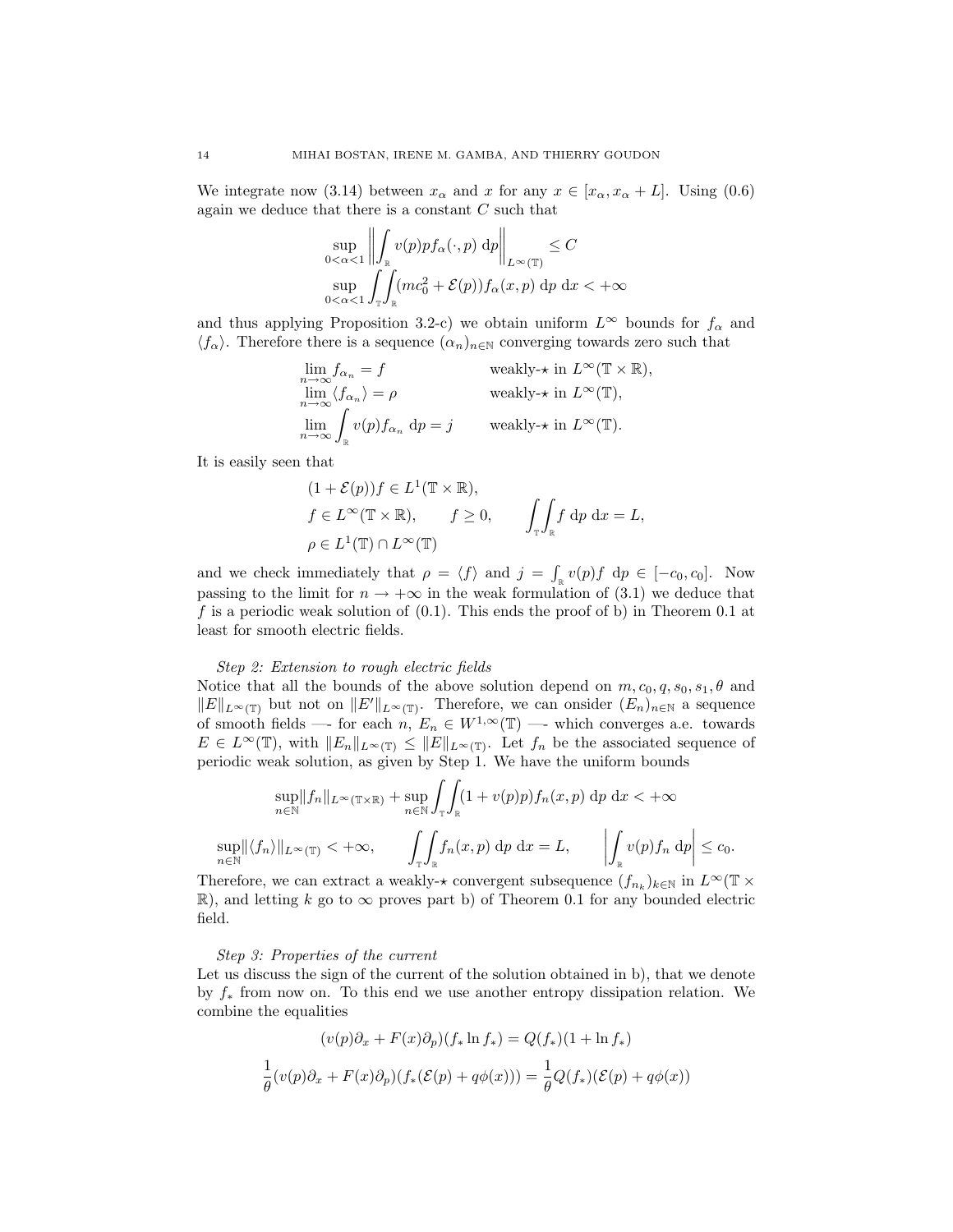and we deduce that

 $(v(p)\partial_x + F\partial_p)(f_*(\ln f_* + \theta^{-1}(\mathcal{E}(p) + q\phi(x)))) = Q(f_*)(1 + \ln f_* + \theta^{-1}(\mathcal{E}(p) + q\phi(x))).$ 

Taking into account the periodicity of  $f_*$  and the fact that  $\int_{\mathbb{R}} Q(f_*) \, dp = 0$ , integration with respect to  $(x, p) \in \mathbb{T} \times \mathbb{R}$  yields

(3.15) 
$$
\frac{q}{\theta}(\phi(L) - \phi(0)) \int_{\mathbb{R}} v(p) f_* \, dp - \int_{\mathbb{T}} \int_{\mathbb{R}} Q(f_*) \ln \frac{f_*}{M_{\theta}(p)} dp \, dx = 0.
$$

Using now the monotonicity of the ln function we have

$$
-\int_{\mathbb{R}} Q(f_*) \ln \frac{f_*}{M_{\theta}} dp = -\frac{1}{2} \int_{\mathbb{R}} \int_{\mathbb{R}} s(p, p') \{ M_{\theta}(p) f_*(x, p') - M_{\theta}(p') f_*(x, p) \} \times \left\{ \ln \frac{f_*(x, p)}{M_{\theta}(p)} - \ln \frac{f_*(x, p')}{M_{\theta}(p')} \right\} dp' dp = \frac{1}{2} \int_{\mathbb{R}} \int_{\mathbb{R}} s(p, p') M_{\theta}(p) M_{\theta}(p') \left\{ \frac{f_*(x, p')}{M_{\theta}(p')} - \frac{f_*(x, p)}{M_{\theta}(p)} \right\} \times \left\{ \ln \frac{f_*(x, p')}{M_{\theta}(p')} - \ln \frac{f_*(x, p)}{M_{\theta}(p)} \right\} dp' dp (3.16) \geq 0
$$

and therefore  $q \int_{\mathbb{R}} v(p) f_* \, dp \int_{\mathbb{T}} E \, dx \ge 0$ . It is worth pointing out that, in the specific case of a constant scattering function, (3.15) leads to the following remarkable identity

$$
\frac{q}{\theta}(\phi(L) - \phi(0)) \int_{\mathbb{R}} v(p) f_* \, dp + \frac{1}{\tau} \int_{\mathbb{T}} \int_{\mathbb{R}} (f_* - \langle f_* \rangle M_{\theta}(p)) \ln \frac{f_*}{\langle f_* \rangle M_{\theta}(p)} \, dp \, dx = 0.
$$

Let us now show that

$$
\int_{\mathbb{R}} v(p) f_* \, \mathrm{d}p \neq 0.
$$

We argue by contradiction. If the current of  $f_*$  vanishes then by (3.15), (3.16) we know that  $f_*/M_\theta$  do not depend on p, implying that  $f_* = \langle f_* \rangle M_\theta$  and therefore

$$
(v(p)\partial_x + F(x)\partial_p)(\langle f_* \rangle M_\theta) = Q(\langle f_* \rangle M_\theta) = 0.
$$

Hence, we have  $f_* = \langle f_* \rangle M_\theta = k \mathcal{M}_{\theta, \phi}$  which is periodic only if  $k = 0$  (since  $\int_{\mathbb{T}} E \, dx \neq 0$ . But it would contradict  $\int_{\mathbb{T}} \int_{\mathbb{R}} f_* \, dp \, dx = L$ .

## Step 4: Solution with a given current

It remains to prove the existence of periodic solution for any given current  $j \in \mathbb{R}$ , when the electric field has a non vanishing average.

Given  $j \in \mathbb{R}$ , we can consider

$$
f = \frac{j}{q \int_{\mathbb{R}} v(p) f_* \, \mathrm{d}p} \ f_*,
$$

which defines a periodic weak solution with current equal to  $j$ . Observe that  $sgnf = sgn(\frac{j}{af - r/r})$  $\frac{j}{q \int_{\mathbb{R}} v(p) f_* \, dp}$ . Since  $q \int_{\mathbb{R}} v(p) f_* \, dp \int_{\mathbb{T}} E \, dx > 0$ , we conclude that  $sgnf = sgn(\frac{j}{\int_{\tau} E dx})$ . The proof of Theorem 0.1 is now completed.